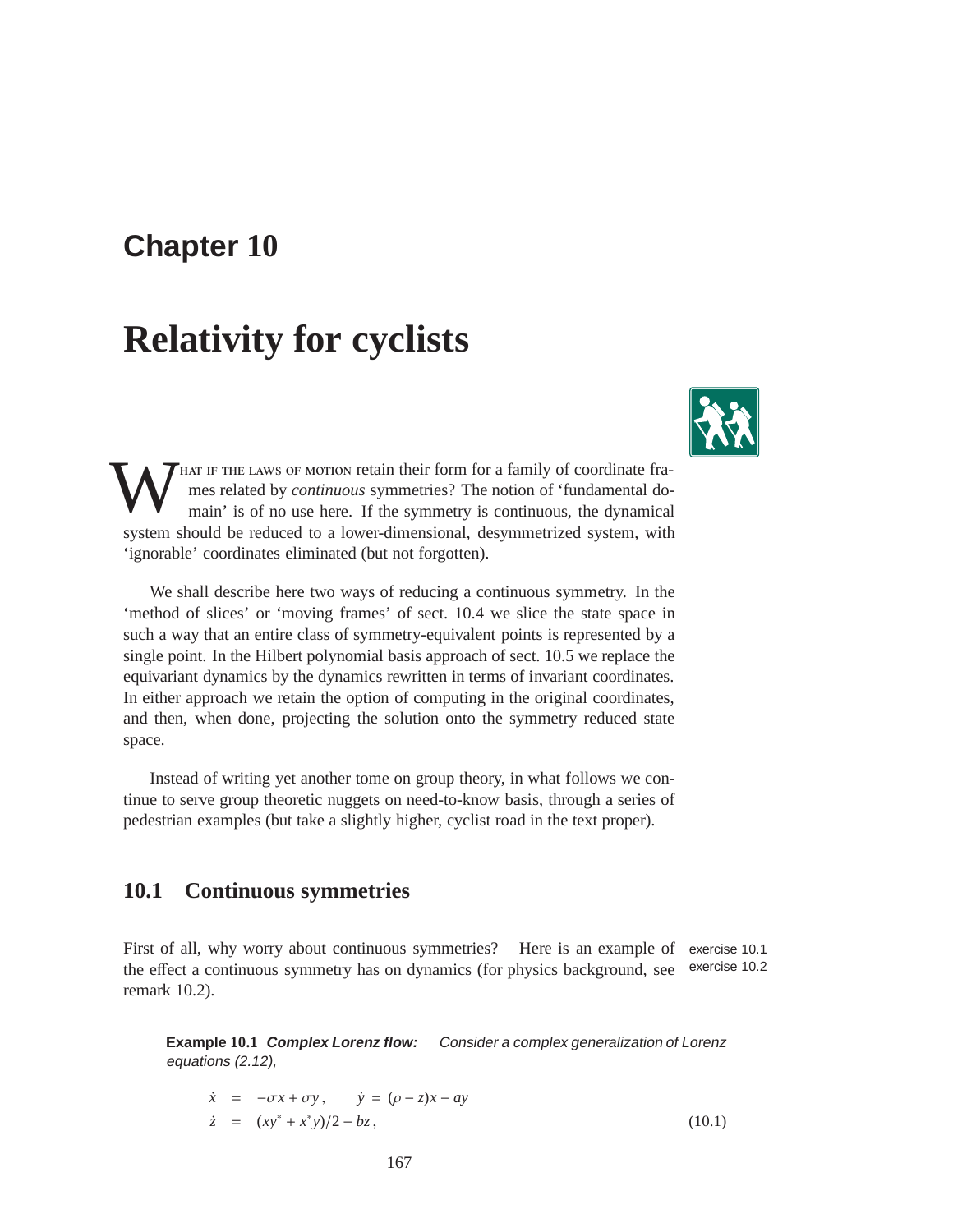

**Figure 10.1:** A typical  $\{x_1, x_2, z\}$  trajectory of the complex Lorenz flow, with a short trajectory of figure 10.4 whose initial point is close to the relative equilibrium *T W*<sup>1</sup> superimposed. See also figure 10.7. (R. Wilczak)

where  $x, y$  are complex variables, z is real, while the parameters  $\sigma$ , *b* are real and  $\rho = \rho_1 + i \rho_2$ ,  $a = 1 - ie$  are complex. Recast in real variables, this is a set of five coupled ODEs

 $\dot{x}_1$  =  $-\sigma x_1 + \sigma y_1$  $\dot{x}_2 = -\sigma x_2 + \sigma y_2$  $\dot{y}_1$  =  $(\rho_1 - z)x_1 - \rho_2 x_2 - y_1 - ey_2$  $\dot{y}_2$  =  $\rho_2 x_1 + (\rho_1 - z)x_2 + ey_1 - y_2$  $\dot{z} = -bz + x_1y_1 + x_2y_2.$  (10.2)

In all numerical examples that follow, the parameters will be set to  $\rho_1 = 28$ ,  $\rho_2 = 0$ ,  $b =$  $8/3$ ,  $\sigma = 10$ ,  $e = 1/10$ , unless explicitly stated otherwise. As we shall show in example 10.7, this is <sup>a</sup> dynamical system with <sup>a</sup> continuous (but no discrete) symmetry. Figure 10.1 offers <sup>a</sup> visualization of its typical long-time dynamics. It is <sup>a</sup> mess. In the rest of this chapter we shall investigate various ways of 'quotienting' its  $SO(2)$  symmetry, and reducing the dynamics to <sup>a</sup> 4-dimensional reduced state space. As we shall show here, the dynamics has <sup>a</sup> nice 'stretch & fold' action, but that is totally masked by the continuous symmetry drifts. We shall not rest until we attain the simplicity of figure 10.12, and the bliss of 1-dimensional return map of figure 10.14.

In a presence of a continuous symmetry an orbit can explore the manifold swept by combined action of the dynamics and the symmetry induced drifts. Further problems arise when we try to determine whether an orbit shadows another orbit (see the figure 13.1 for a sketch of a close pass to a periodic orbit), or develop symbolic dynamics (partition the state space, as in chapter 11): here a 1-dimensional trajectory is replaced by a (*N*+1)-dimensional 'sausage,' a dimension for each continuous symmetry (*N* being the total number of parameters specifying the continuous transformation, and '1' for the time parameter *t*). How are we to measure distances between such objects? We shall develop here more illuminating visualizations of such flow than figure 10.1, learn how to 'quotient' their symmetries, and offer computationally straightforward methods of reducing the dynamics to lower-dimensional, reduced state spaces. The methods should also be applicable to high-dimensional flows, such as translationally invariant fluid flows bounded by pipes or planes (see example 10.4).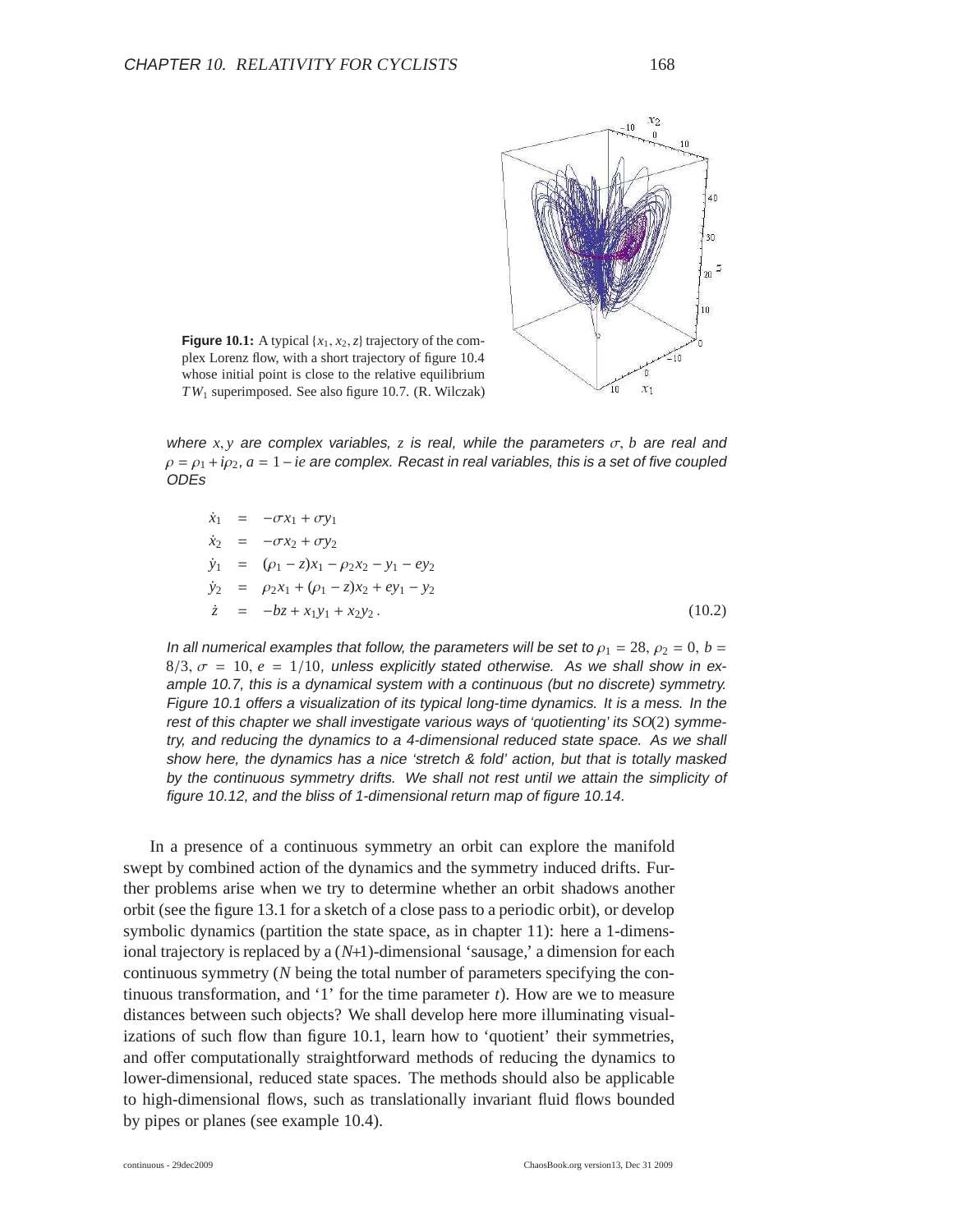But first, a lightning review of the theory of Lie groups. The group-theoretical concepts of sect. 9.1 apply to compact continuous groups as well, and will not be repeated here. All the group theory that we shall need is in principle contained in the *Peter-Weyl theorem*, and its corollaries: A compact Lie group *G* is completely reducible, its representations are fully reducible, every compact Lie group is a closed subgroup of a unitary group *U*(*n*) for some *n*, and every continuous, unitary, irreducible representation of a compact Lie group is finite dimensional.

**Example 10.2 Special orthogonal group** *SO*(2) is <sup>a</sup> group of length-preserving rotations in a plane. 'Special' refers to requirement that  $\det g = 1$ , in contradistinction to the orthogonal group  $O(n)$  which allows for det  $g = \pm 1$ . A group element can be parameterized by angle  $\theta$ , with the group multiplication law  $g(\theta')g(\theta) = g(\theta' + \theta)$ , and its action on smooth periodic functions  $u(\theta + 2\pi) = u(\theta)$  generated by

$$
g(\theta') = e^{\theta' \mathbf{T}}, \quad \mathbf{T} = \frac{d}{d\theta}.
$$
 (10.3)

Expand the exponential, apply it to a differentiable function  $u(\theta)$ , and you will recognize a Taylor series. So  $g(\theta')$  shifts the coordinate by  $\theta'$ ,  $g(\theta')u(\theta) = u(\theta' + \theta)$ .

**Example 10.3 Translation group:** Differential operator **T** in (10.3) is reminiscent of the generator of translations. Indeed, for a constant velocity field  $v(x) = c \cdot T$  the time evolution is nothing but a translation by (time $\times$  velocity):

$$
e^{-\tau c \cdot \mathbf{T}} u(x) = e^{-\tau c \cdot \frac{d}{dx}} u(x) = u(x - \tau c).
$$
 (10.4)

As x is a point in the Euclidean  $\mathbb{R}^d$  space, the group is not compact. In general, a sequence of time steps in time evolution always forms an Abelian Lie group, albeit never as trivial as this free ballistic motion.

If the group actions consist of *N* rotations which commute, for example act on an *N*-dimensional cell with periodic boundary conditions, the group is an Abelian group that acts on a torus  $T^N$ .

**Example 10.4 Continuous symmetries of the plane Couette flow.** (continued from example 9.5) The plane Couette flow is <sup>a</sup> Navier-Stokes flow bounded by two countermoving planes, in <sup>a</sup> cell periodic in streamwise and spanwise directions. Every solution of Navier-Stokes equations belongs, by the  $SO(2) \times SO(2)$  symmetry, to a 2torus  $T^2$  of equivalent solutions. Furthermore these tori are interrelated by a discrete  $D_2$ group of spanwise and streamwise flips of the flow cell. (continued in example 10.10)

Let *G* be a group, and  $gM \rightarrow M$  a group action on the state space M. The  $d \times d$  matrices *g* acting on vectors in the *d*-dimensional state space M form a linear representation of the group *G*. If the action of every element *g* of a group *G* commutes with the flow

$$
gv(x) = v(gx), \qquad gf^{\tau}(x) = f^{\tau}(gx),
$$
 (10.5)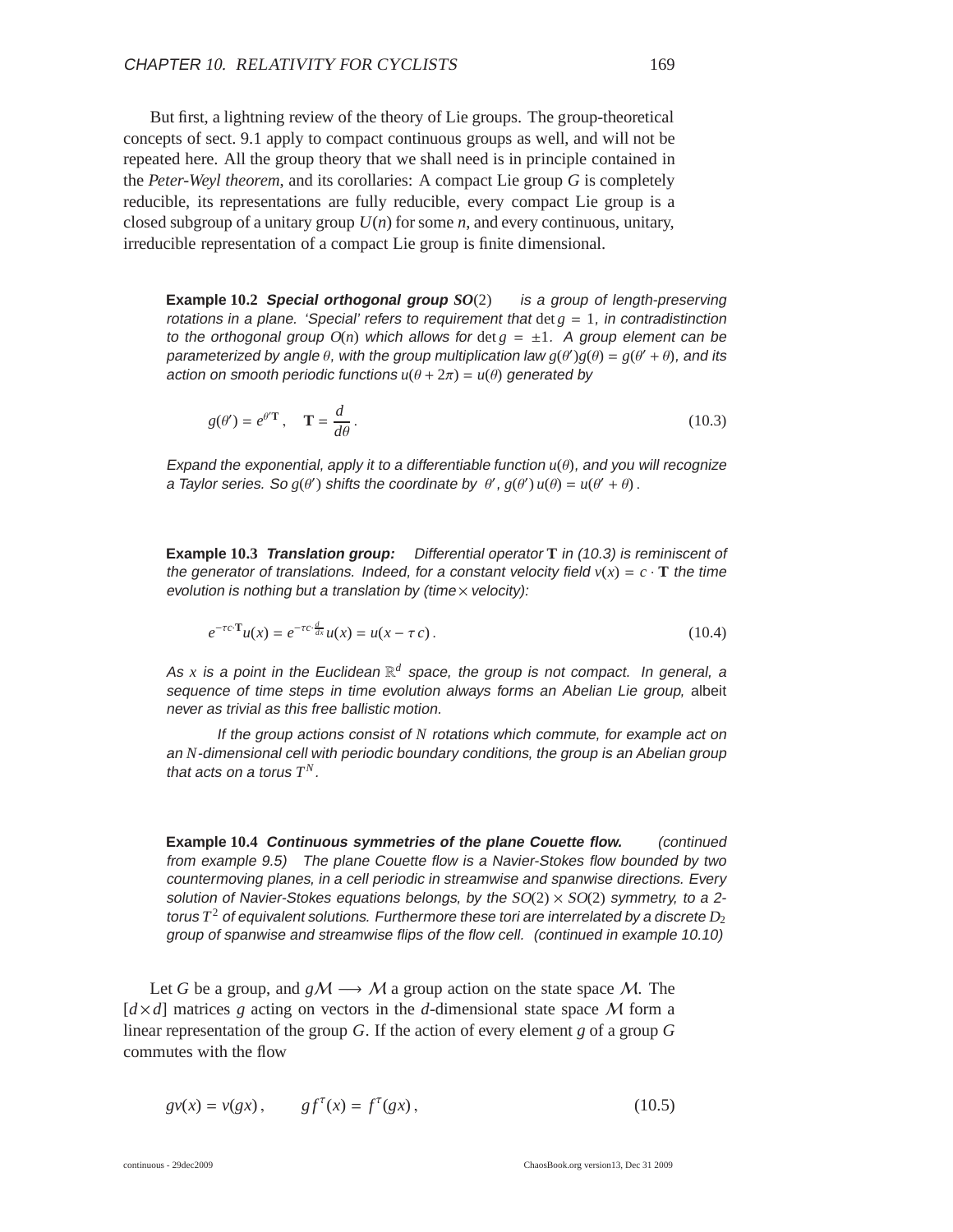

**Figure 10.2:** The group orbit  $M_{x(0)}$  of state space point  $x(0)$ , and the group orbit  $M_{x(t)}$  reached by the trajectory  $x(t)$  time *t* later. Any point on the manifold  $M_{x(t)}$ is physically equivalent to any other.

*G* is a symmetry of the dynamics, and, as in (9.6), the dynamics is said to be invariant under *G*, or *G*-*equivariant*.

In order to explore the implications of equivariance for the solutions of dynamical equations, we start by examining the way a compact Lie group acts on state space M. For any  $x \in M$ , the *group orbit*  $M_x$  of x is the set of all group actions (see page 148 and figure 10.2)

$$
\mathcal{M}_x = \{ g \, x \mid g \in G \}. \tag{10.6}
$$

As we saw in example 10.3, the time evolution itself is a noncompact 1 parameter Lie group. Thus the time evolution and the continuous symmetries can be considered on the same Lie group footing. For a given state space point *x* a symmetry group of *N* continuous transformations together with the evolution in time sweeps out, in general, a smooth  $(N+1)$ -dimensional manifold of equivalent solutions (if the solution has a nontrivial symmetry, the manifold may have a dimension less than  $N + 1$ ). For solutions p for which the group orbit of  $x_p$  is periodic in time  $T_p$ , the group orbit sweeps out a *compact* invariant manifold  $M_p$ . The simplest example is the  $N = 0$ , no symmetry case, where the invariant manifold  $M_p$  is the 1-torus traced out by a periodic trajectory *p*. If M is a smooth  $C^{\infty}$ manifold, and  $G$  is compact and acts smoothly on  $M$ , the reduced state space can be realized as a 'stratified manifold,' meaning that each group orbit (a 'stratum') is represented by a point in the reduced state space, see sect. 10.4. Generalizing the description of a non–wandering set of sect. 2.1.1, we say that for flows with continuous symmetries the non–wandering set  $\Omega$  of dynamics (2.2) is the closure of the set of compact invariant manifolds  $M_p$ . Without symmetries, we visualize the non–wandering set as a set of points; in presence of a continuous symmetry, each such 'point' is a group orbit.

#### **10.1.1 Lie groups for pedestrians**

[...] which is an expression of consecration of 'angular momentum.'

— Mason A. Porter's student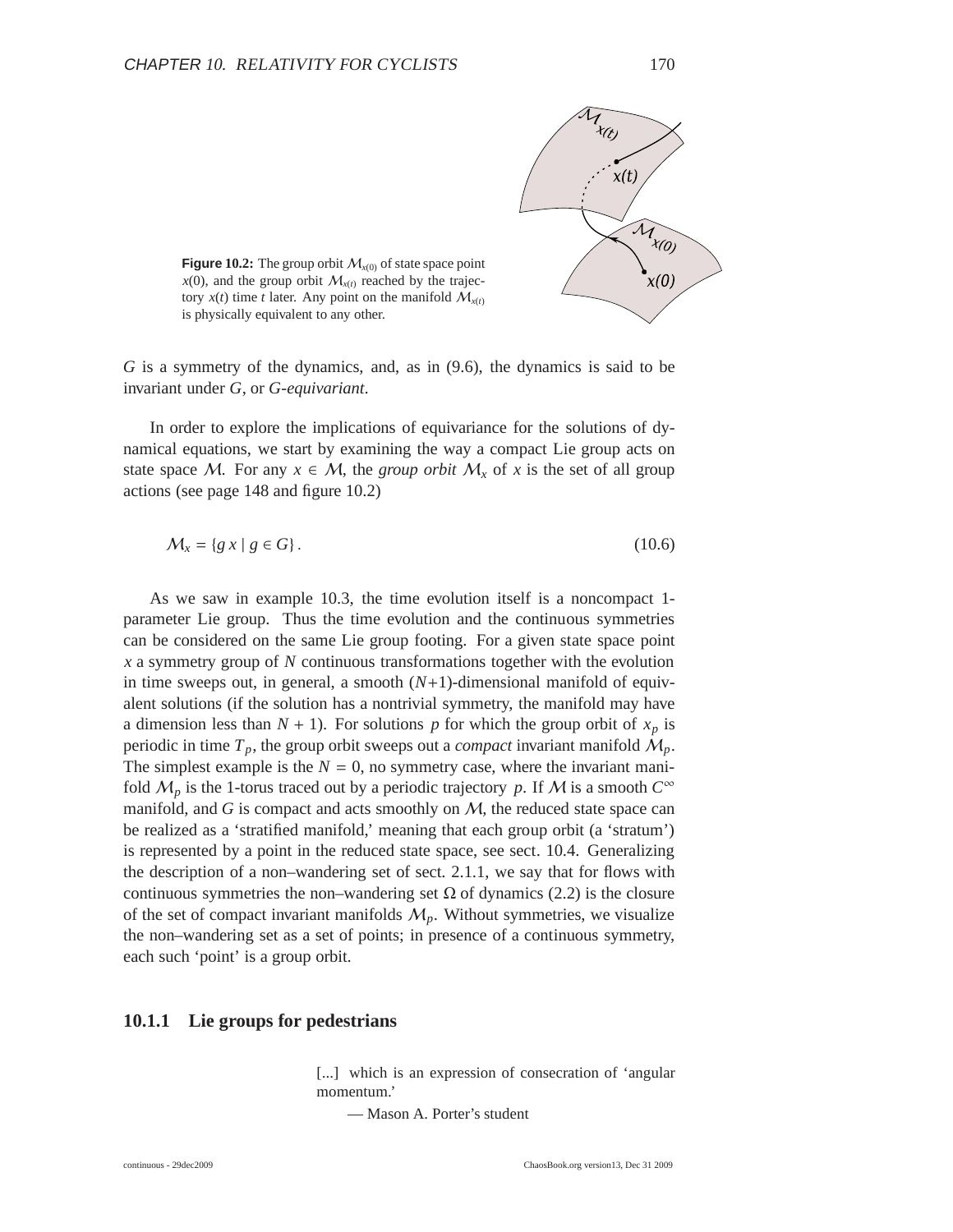**Definition:** A Lie group is a topological group *G* such that (i) *G* has the structure of a smooth differential manifold, and (ii) the composition map  $G \times G \to G$ :  $(g, h) \to gh^{-1}$  is smooth, i.e.,  $\mathbb{C}^{\infty}$  differentiable.

Do not be mystified by this definition. Mathematicians also have to make a living. Historically, the theory of compact Lie groups that we will deploy here emerged as a generalization of the theory of SO(2) rotations, i.e., Fourier analysis. By a 'smooth differential manifold' one means objects like the circle of angles that parameterize continuous rotations in a plane, example 10.2, or the manifold swept by the three Euler angles that parameterize SO(3) rotations.

An element of a compact Lie group continuously connected to identity can be written as

$$
g(\theta) = e^{\theta \cdot \mathbf{T}}, \qquad \theta \cdot \mathbf{T} = \sum \theta_a \mathbf{T}_a, \ a = 1, 2, \cdots, N,
$$
 (10.7)

where  $\theta \cdot \mathbf{T}$  is a *Lie algebra* element, and  $\theta_a$  are the parameters of the transformation. Repeated indices are summed throughout this chapter, and the dot product refers to a sum over Lie algebra generators. The Euclidian product of two vectors *x*, *y* will be indicated by *x*-transpose times *y*, i.e.,  $x^T y = \sum_i^d x_i y_i$ . Unitary transformations  $exp(\theta \cdot \mathbf{T})$  are generated by sequences of infinitesimal steps of form

$$
g(\delta\theta) \simeq 1 + \delta\theta \cdot \mathbf{T}, \quad \delta\theta \in \mathbb{R}^N, \quad |\delta\theta| \ll 1, \tag{10.8}
$$

where  $\mathbf{T}_a$ , the *generators* of infinitesimal transformations, are a set of linearly independent  $[d \times d]$  anti-hermitian matrices,  $(\mathbf{T}_a)^{\dagger} = -\mathbf{T}_a$ , acting linearly on the *d*-dimensional state space M. In order to streamline the exposition, we postpone discussion of combining continuous coordinate transformations with the discrete ones to sect. 10.2.1. exercise 10.3

For continuous groups the Lie algebra, i.e., the set of  $N$  generators  $\mathbf{T}_a$  of infinitesimal transformations, takes the role that the |*G*| group elements play in the theory of discrete groups. The flow field at the state space point *x* induced by the action of the group is given by the set of *N tangent fields*

$$
t_a(x)_i = (\mathbf{T}_a)_{ij} x_j. \tag{10.9}
$$

Any representation of a compact Lie group *G* is fully reducible, and invariant tensors constructed by contractions of  $T_a$  are useful for identifying irreducible representations. The simplest such invariant is

$$
\mathbf{T}^T \cdot \mathbf{T} = \sum_{\alpha} C_2^{(\alpha)} \mathbb{1}^{(\alpha)}, \tag{10.10}
$$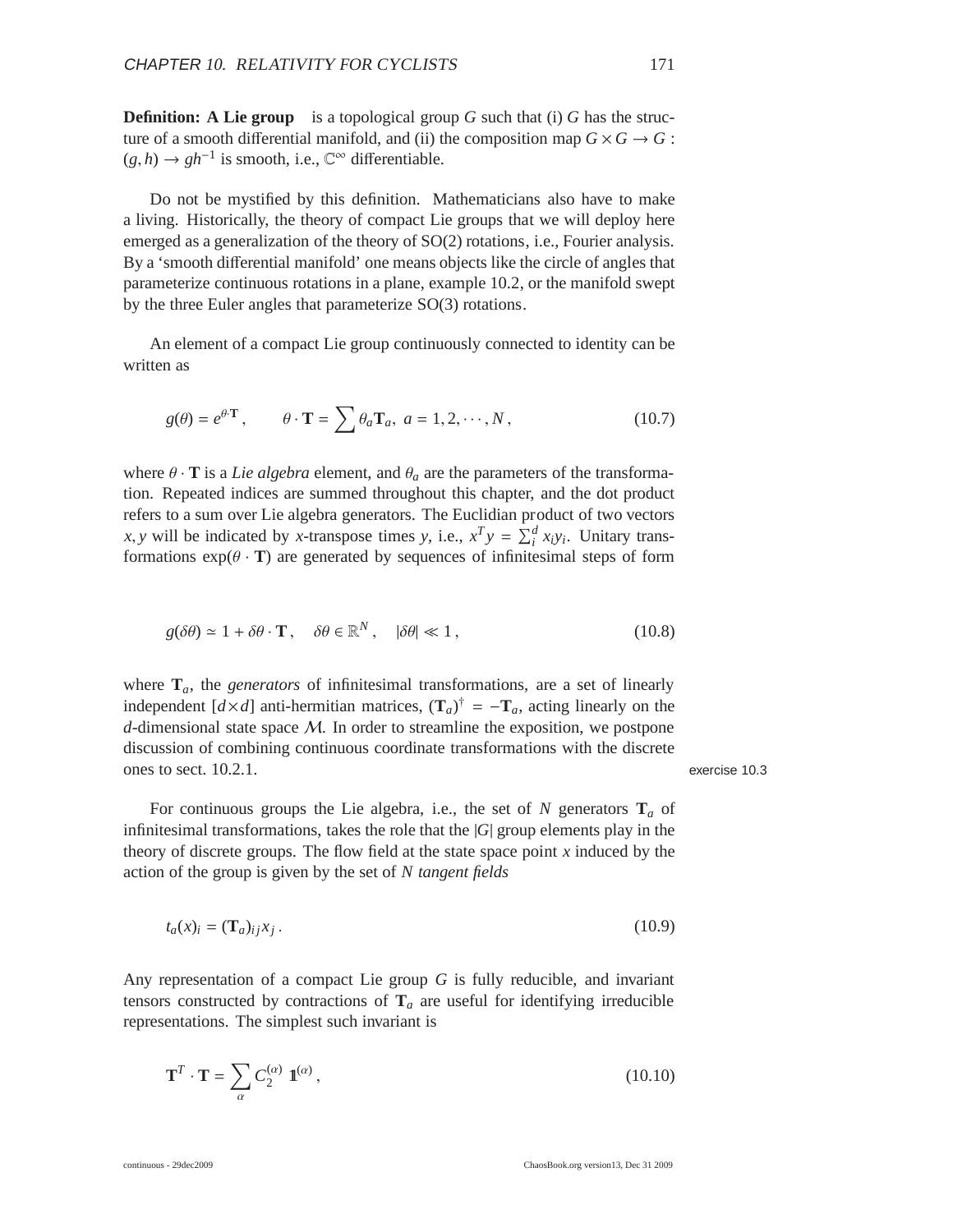where  $C_2^{(\alpha)}$  $\frac{\alpha}{2}$  is the quadratic Casimir for irreducible representation labeled  $\alpha$ , and  $\mathbf{1}^{(\alpha)}$  is the identity on the  $\alpha$ -irreducible subspace, 0 elsewhere. The dot product of two tangent fields is thus a sum weighted by Casimirs,

$$
t(x)^{T} \cdot t(x') = \sum_{\alpha} C_{2}^{(\alpha)} x_{i} \, \delta_{ij}^{(\alpha)} x'_{j} \,. \tag{10.11}
$$

**Example 10.5** *SO*(2) **irreducible representations:** (continued from example 10.2) Expand a smooth periodic function  $u(\theta + 2\pi) = u(\theta)$  as a Fourier series

$$
u(\theta) = \sum_{m=0}^{\infty} \left( u_1^{(m)} \cos m\theta + u_2^{(m)} \sin m\theta \right).
$$
 (10.12)

The matrix representation of the SO(2) action (10.3) on the *m*th Fourier coefficient pair  $(u_1^{(m)}$  $\binom{m}{1}, \binom{m}{2}$  $\binom{m}{2}$  is

$$
g^{(m)}(\theta') = \begin{pmatrix} \cos m\theta' & \sin m\theta' \\ -\sin m\theta' & \cos m\theta' \end{pmatrix},
$$
 (10.13)

with the Lie group generator

$$
\mathbf{T}^{(m)} = \begin{pmatrix} 0 & m \\ -m & 0 \end{pmatrix}.
$$
 (10.14)

The SO(2) group tangent (10.9) to state space point *u*(θ) on the *m*th invariant subspace is

$$
t^{(m)}(u) = \begin{pmatrix} m u_2^{(m)} \\ -m u_1^{(m)} \end{pmatrix}.
$$
 (10.15)

The  $L^2$  norm of  $t(u)$  is weighted by the SO(2) quadratic Casimir (10.10),  $C_2^{(m)}$  $2^{(m)} = m^2$ ,

$$
\oint \frac{d\theta}{2\pi} (\mathbf{T}u(\theta))^T \mathbf{T}u(2\pi - \theta) = \sum_{m=1}^{\infty} m^2 \left( u_1^{(m)2} + u_2^{(m)2} \right),
$$
\n(10.16)

and converges only for sufficiently smooth  $u(\theta)$ . What does that mean? We saw in (10.4) that **T** generates translations, and by (10.14) the velocity of the *m*th Fourier mode is *m* times higher than for the  $m = 1$  component. If  $|u^{(m)}|$  does not fall off faster the 1/*m*, the action of SO(2) is overwhelmed by the high Fourier modes.

**Example 10.6** *SO*(2) **rotations for complex Lorenz equations:** Substituting the Lie algebra generator

$$
\mathbf{T} = \begin{pmatrix} 0 & 1 & 0 & 0 & 0 \\ -1 & 0 & 0 & 0 & 0 \\ 0 & 0 & 0 & 1 & 0 \\ 0 & 0 & -1 & 0 & 0 \\ 0 & 0 & 0 & 0 & 0 \end{pmatrix}
$$
(10.17)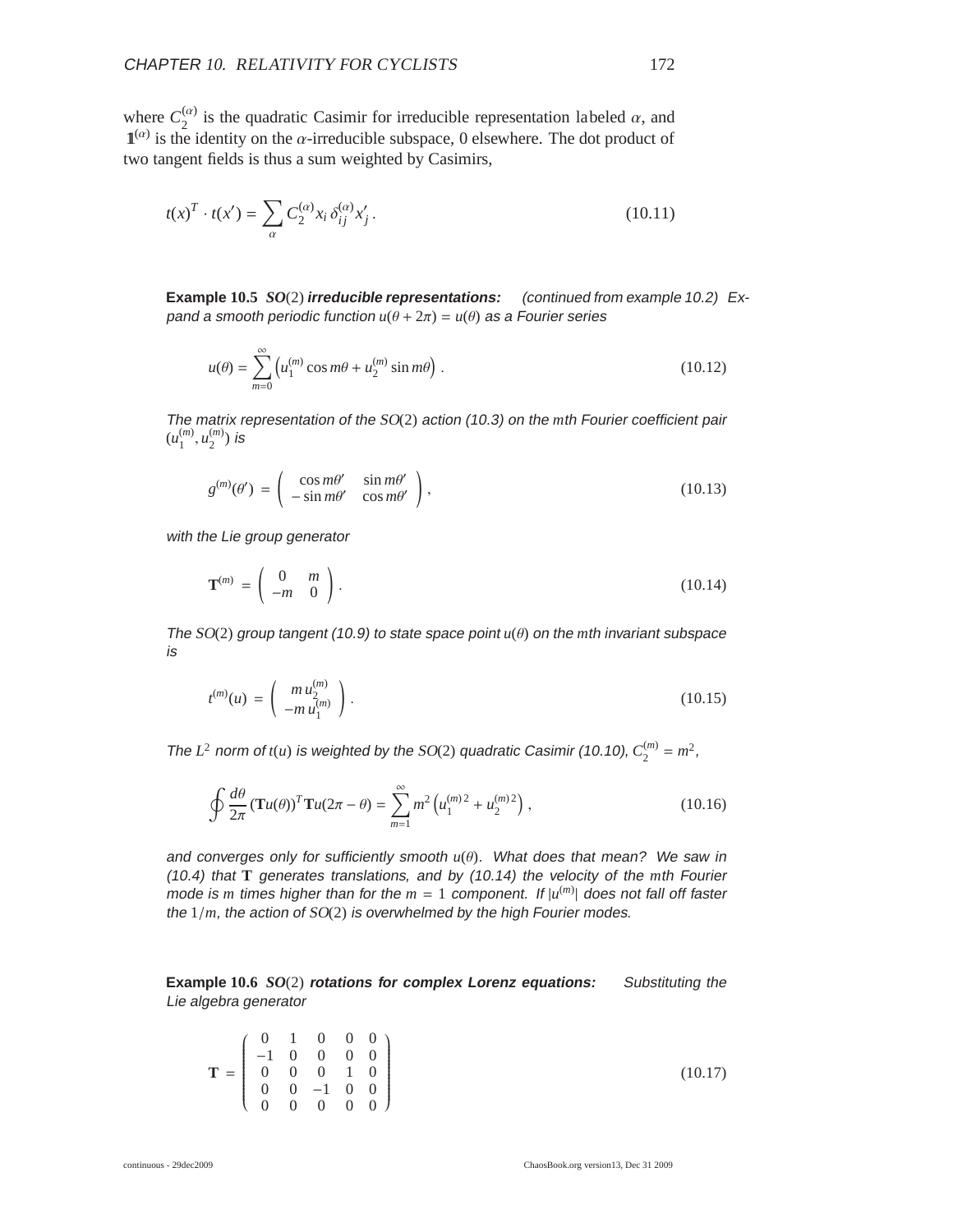acting on <sup>a</sup> 5-dimensional space (10.2) into (10.7) yields <sup>a</sup> finite angle SO(2) rotation:

$$
g(\theta) = \begin{pmatrix} \cos \theta & \sin \theta & 0 & 0 & 0 \\ -\sin \theta & \cos \theta & 0 & 0 & 0 \\ 0 & 0 & \cos \theta & \sin \theta & 0 \\ 0 & 0 & -\sin \theta & \cos \theta & 0 \\ 0 & 0 & 0 & 0 & 1 \end{pmatrix}.
$$
 (10.18)

From  $(10.14)$  we see that the action of  $SO(2)$  on the complex Lorenz equations state space decomposes into  $m = 0$  G-invariant subspace  $(z$ -axis) and  $m = 1$  subspace with multiplicity 2.

The generator **T** is indeed anti-hermitian,  $T^{\dagger} = -T$ , and the group is compact, its elements parametrized by  $\theta$  mod  $2\pi$ . Locally, at  $x \in \mathcal{M}$ , the infinitesimal action of the group is given by the group tangent field  $t(x) = Tx = (x_2, -x_1, y_2, -y_1, 0)$ . In other words, the flow induced by the group action is normal to the radial direction in the  $(x_1, x_2)$  and (*y*1, *y*2) planes, while the *z*-axis is left invariant.



#### **10.1.2 Lie groups for cyclists**

Here comes all of the theory of Lie groups in one quick serving. You will live even if you do not digest this section, or, to spell it out; skip this section unless you already know the theory of Lie algebras.



The  $\left[ d \times d \right]$  matrices *g* acting on vectors in the state space M form a linear representation of the group *G*. Tensors transform as

$$
h'_{ij}{}^{k} = g_{i}{}^{i'} g_{j}{}^{j} g^{k}{}_{k'} h_{i'j'}{}^{k'}.
$$
\n(10.19)

A multilinear function  $h(\overline{q}, \overline{r}, \ldots, s)$  is an invariant function if (and only if) for any transformation  $g \in G$  and for any set of vectors  $q, r, s, \ldots$  it is unchanged by the coordinate transformation

$$
h(\overline{gq}, \overline{gr}, \dots g s) = h(\overline{q}, \overline{r}, \dots, s) = h_{ab\cdots} \stackrel{\cdots c}{\cdots} q^a r^b \cdots s_c.
$$
 (10.20)

Examples of such invariant functions are the length  $r(x)^2 = \delta_i^j$  $i^{j}$  *x*<sup>*i*</sup> *x*<sub>*j*</sub> and the volume  $V(x, y, z) = \epsilon^{ijk} x_i y_j z_k$ . Substitute the infinitesimal form of group action (10.8) into (10.19), keep the linear terms. In the index-notation longhand, the Lie algebra generator acts on each index separately,

$$
(\mathbf{T}_a)^{i'}_{i} h_{i'j...}^{k...} + (\mathbf{T}_a)^{j'}_{j} h_{i'j'...}^{k...} - (\mathbf{T}_a)^{k'}_{k'} h_{i'j...}^{k''...} + \dots = 0.
$$
 (10.21)

Hence the tensor  $h_{ij...}$ <sup>6.</sup>*k* is invariant if  $\mathbf{T}_a h = 0$ , i.e., the *N* generators  $\mathbf{T}_a$  'annihilate' it.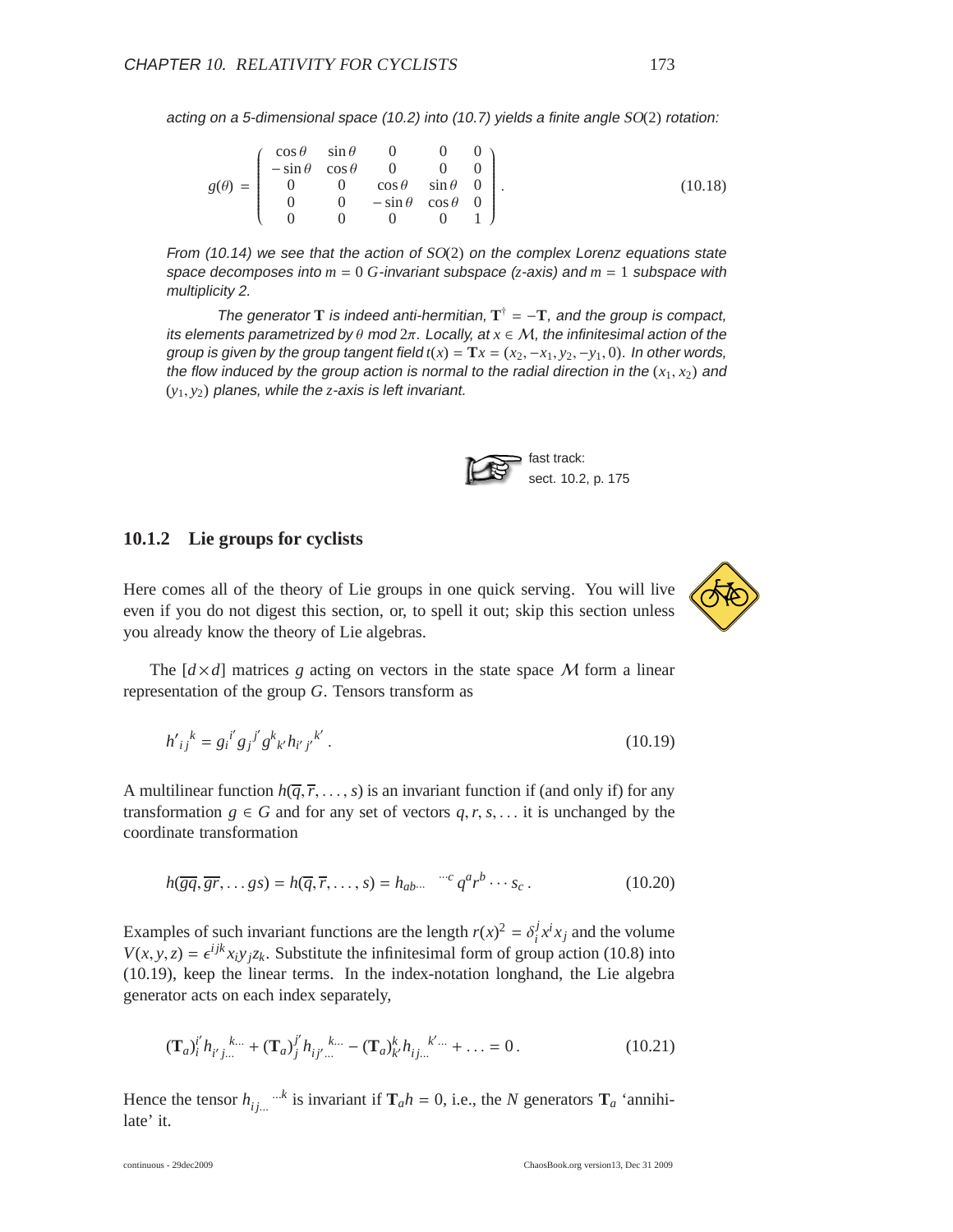As one does not want the symmetry rules to change at every step, the generators  $\mathbf{T}_a$ ,  $a = 1, 2, \dots, N$ , are themselves invariant tensors:

$$
(\mathbf{T}_a)^i_j = g^i_{i'} g_j^{j'} g_{aa'} (\mathbf{T}_{a'})^i_{j'}, \qquad (10.22)
$$

where  $g_{ab} = \left[ e^{-i\theta \cdot C} \right]_{ab}$  is the adjoint  $[N \times N]$  matrix representation of  $g \in G$ . The  $[d \times d]$  matrices  $\mathbf{T}_a$  are in general non-commuting, and from (10.21) it follows that they close *N*-element *Lie algebra*

$$
[\mathbf{T}_a, \mathbf{T}_b] = \mathbf{T}_a \mathbf{T}_b - \mathbf{T}_b \mathbf{T}_a = -C_{abc} \mathbf{T}_c, \qquad a, b, c = 1, 2, ..., N,
$$

where the fully antisymmetric adjoint representation hermitian generators

$$
[C_c]_{ab} = C_{abc} = -C_{bac} = -C_{acb}
$$

are the *structure constants* of the Lie algebra.

As we will not use non-Abelian Lie groups in this chapter, we omit the derivation of the Jacobi relation between  $C'_{abc}$ s, and you can safely ignore all this talk of tensors and Lie algebra commutators as far as the pedestrian applications at hand are concerned.

#### **10.1.3 Equivariance under infinitesimal transformations**

| A flow $\dot{x} = v(x)$ is G-equivariant (10.5) if | exercise 10.5 |
|----------------------------------------------------|---------------|
|                                                    | exercise 10.6 |

$$
v(x) = g^{-1} v(g \, x), \qquad \text{for all } g \in G. \tag{10.23}
$$

For an infinitesimal transformation (10.8) the *G*-equivariance condition becomes

$$
v(x) = (1 - \theta \cdot \mathbf{T}) v(x + \theta \cdot \mathbf{T}x) + \cdots = v(x) - \theta \cdot \mathbf{T}v(x) + \frac{dv}{dx} \theta \cdot \mathbf{T}x + \cdots
$$

The  $v(x)$  cancel, and  $\theta_a$  are arbitrary. Denote the *group flow tangent field* at *x* by  $t_a(x)$ <sup>*i*</sup> =  $(\mathbf{T}_a)$ <sup>*i*</sup> $x_j$ . Thus the infinitesimal, Lie algebra *G*-equivariance condition is

$$
t_a(v) - A(x) t_a(x) = 0, \t\t(10.24)
$$

where  $A = \frac{\partial v}{\partial x}$  is the stability matrix (4.3). If case you find such learned remarks helpful: the left-hand side of (10.24) is the *Lie derivative* of the dynamical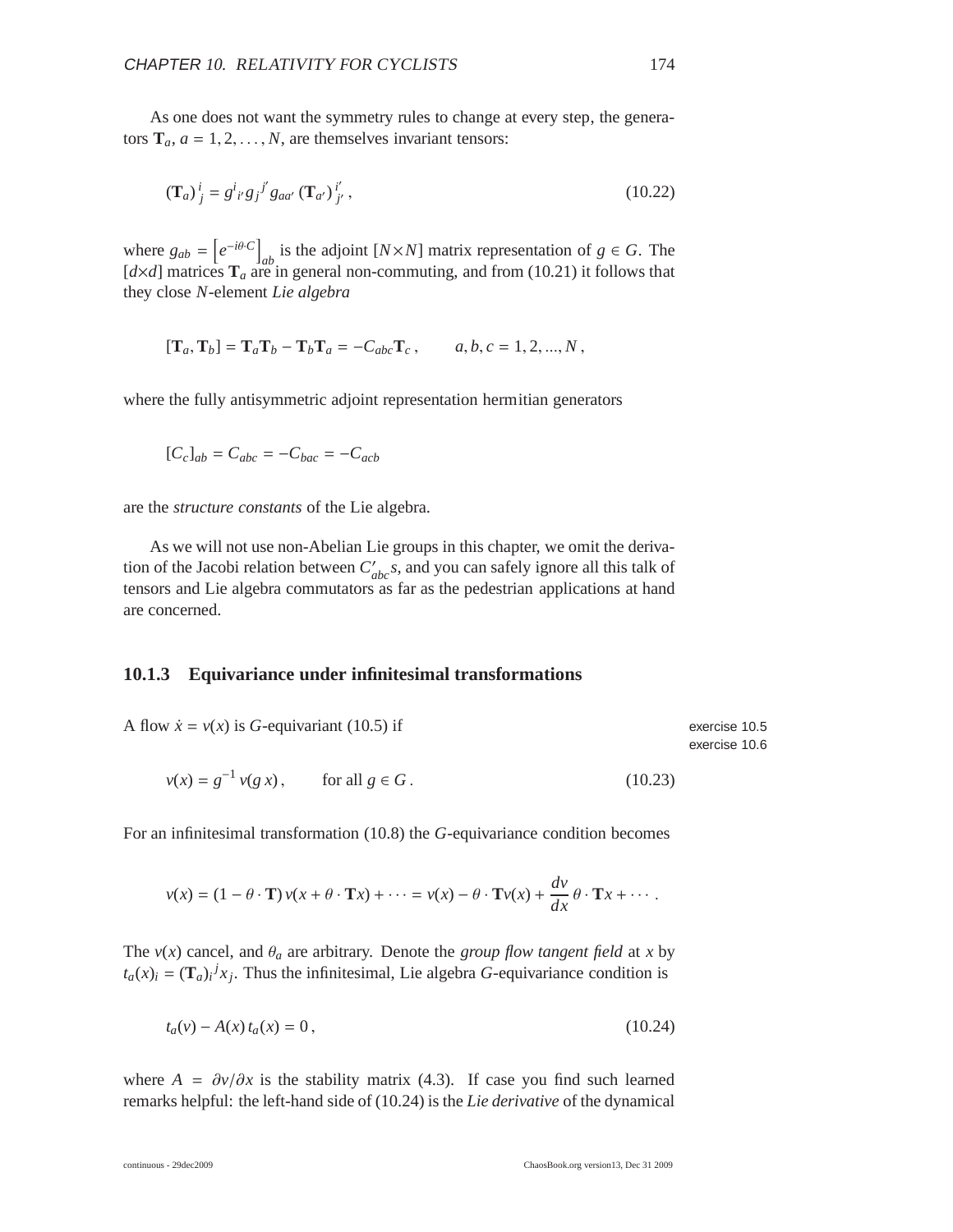flow field  $\nu$  along the direction of the infinitesimal group-rotation induced flow  $t_a(x) = \mathbf{T}_a x$ ,

$$
\mathcal{L}_{t_a} v = \left( \mathbf{T}_a - \frac{\partial}{\partial y} (\mathbf{T}_a x) \right) v(y) \Big|_{y=x} . \tag{10.25}
$$

exercise 10.7 exercise 10.8

The equivariance condition (10.24) states that the two flows, one induced by the  $_{\text{exercise 10.9}}$ dynamical vector field *v*, and the other by the group tangent field *t*, commute if their Lie derivatives (or the 'Lie brackets ' or 'Poisson brackets') vanish.

**Example 10.7 Equivariance of complex Lorenz flow:** That complex Lorenz flow (10.2) is equivariant under  $SO(2)$  rotations (10.18) can be checked by substituting the Lie algebra generator (10.17) and the stability matrix (4.3) for complex Lorenz flow (10.2),

$$
A = \begin{pmatrix} -\sigma & 0 & \sigma & 0 & 0 \\ 0 & -\sigma & 0 & \sigma & 0 \\ \rho_1 - z & -\rho_2 & -1 & -e & -x_1 \\ \rho_2 & \rho_1 - z & e & -1 & -x_2 \\ y_1 & y_2 & x_1 & x_2 & -b \end{pmatrix},
$$
(10.26)

into the equivariance condition (10.24). Considering that *t*(*v*) depends on the full set of equations (10.2), and *A*(*x*) is only its linearization, this is not an entirely trivial statement. For the parameter values (10.2) the flow is strongly volume contracting (4.47),

$$
\partial_i v_i = \sum_{i=1}^5 \lambda_i(x, t) = -b - 2(\sigma + 1) = -24 - 2/3,
$$
\n(10.27)

at <sup>a</sup> coordinate-, ρ- and *e*-independent constant rate.

Checking equivariance as a Lie algebra condition (10.24) is easier than checking it for global, finite angle rotations (10.23).

## **10.2 Symmetries of solutions**

Let  $v(x)$  be the dynamical flow, and  $f^{\tau}$  the trajectory or 'time- $\tau$  forward map' of an initial point  $x_0$ ,

$$
\frac{dx}{dt} = v(x), \qquad x(\tau) = f^{\tau}(x_0) = x_0 + \int_0^{\tau} d\tau' \, v(x(\tau')). \tag{10.28}
$$

As discussed in sect. 9.2, solutions  $x(\tau)$  can be classified by their symmetries. Generic trajectories have no symmetry, but recurrent solutions often do. The simplest solutions are the *equilibria* or *steady* solutions (2.8).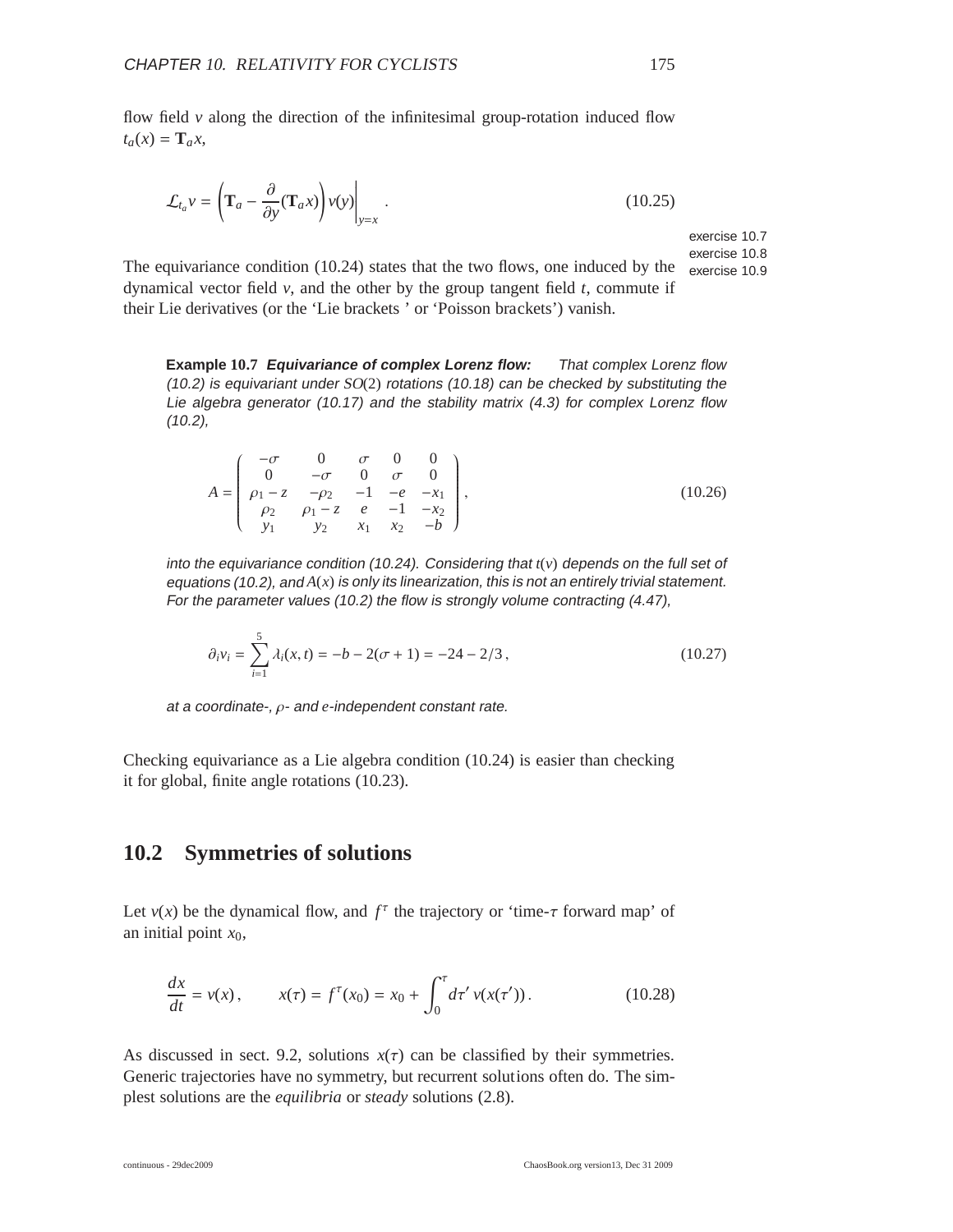**Figure 10.3:** (a) A *relative equilibrium orbit* starts out at some point  $x(0)$ , with the dynamical flow field  $v(x) = c \cdot t(x)$  pointing along the group tangent space. For the SO(2) symmetry depicted here, the flow traces out the group orbit of  $x(0)$  in time  $T = 2\pi/c$ . (b) An *equilibrium* lives either in the fixed Fix (*G*) subspace  $(x<sub>3</sub> axis in this sketch)$ , or on a group orbit as the one depicted here, but with zero angular velocity *c*. In that case the circle (in general, *N*-torus) depicts a continuous family of fixed equilibria, related only by the group action.  $x_1 + x_2 + x_3 = 0$ 



**Definition: Equilibrium**  $x_{EQ} = M_{EQ}$  is a fixed, time-invariant solution,

$$
v(x_{EQ}) = 0,
$$
  

$$
x(x_{EQ}, \tau) = x_{EQ} + \int_0^{\tau} d\tau' v(x(\tau')) = x_{EQ}.
$$
 (10.29)

An *equilibrium* with full symmetry,

$$
g\,x_{EQ} = x_{EQ} \qquad \text{for all } g \in G,
$$

 $v(x) = c \cdot t(x), \quad x \in M_{TW}$ *x*(τ) =  $g(-\tau c) x(0) = e^{-\tau c \cdot \mathbf{T}}$ 

lies, by definition, in Fix  $(G)$  subspace  $(9.11)$ , for example the  $x_3$  axis in figure 10.3 (a). The multiplicity of such solution is one. An equilibrium  $x_{EQ}$  with symmetry  $G_{EQ}$  smaller than the full group *G* belongs to a group orbit  $G/G_{EQ}$ . exercise 10.10 If *G* is finite there are  $|G|/|G_{EO}|$  equilibria in the group orbit, and if *G* is contin- exercise 10.11 uous then the group orbit of  $x$  is a continuous family of equilibria of dimension  $\dim G - \dim G_{EO}$ . For example, if the angular velocity *c* in figure 10.3 (b) equals zero, the group orbit consists of a circle of (dynamically static) equivalent equilibria.

**Definition: Relative equilibrium** solution  $x_{TW}(\tau) \in \mathcal{M}_{TW}$ : the dynamical flow field points along the group tangent field, with constant 'angular' velocity *c*, and the trajectory stays on the group orbit, see figure  $10.3$  (a): exercise 10.12

exercise 10.13 exercise 10.14 exercise 10.15 exercise 10.16 exercise 10.17 exercise 10.18  $(10.30)$ 

A *traveling wave*

$$
x(\tau) = g(-c\tau) x_{TW} = x_{TW} - c\tau, \quad c \in \mathbb{R}^d \tag{10.31}
$$

is a special type of a relative equilibrium of equivariant evolution equations, where the action is given by translation (10.4),  $g(y)x(0) = x(0) + y$ . A *rotating wave* is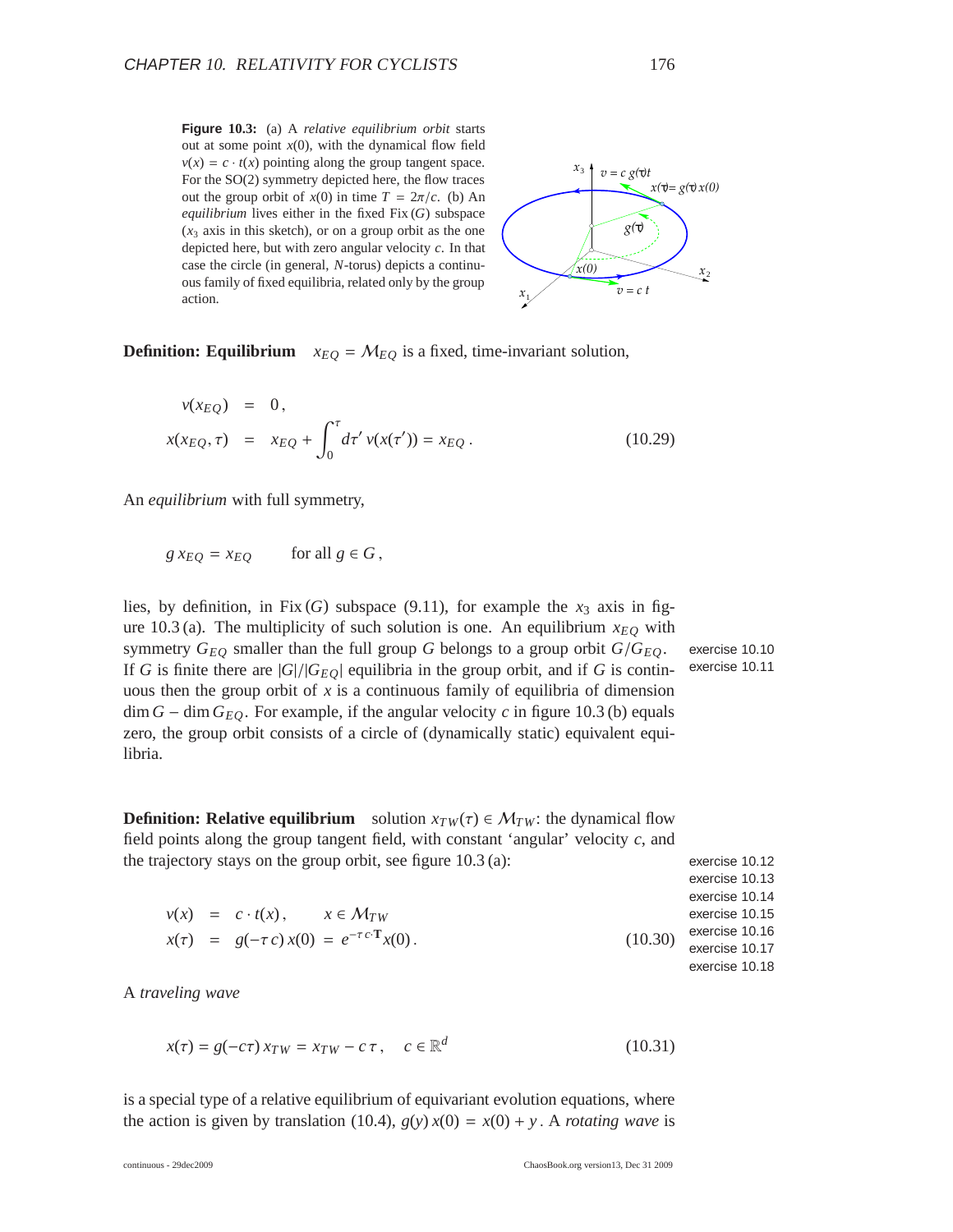



another special case of relative equilibrium, with the action is given by angular rotation. By equivariance, all points on the group orbit are equivalent, the magnitude of the velocity  $c$  is same everywhere along the orbit, so a 'traveling wave' moves at a constant speed. For an  $N > 1$  trajectory traces out a line within the group orbit. As the *c<sup>a</sup>* components are generically not in rational ratios, the trajectory explores the *N*-dimensional group orbit (10.6) quasi-periodically. In other words, the group orbit  $g(\tau) x(0)$  coincides with the dynamical orbit  $x(\tau) \in M_{TW}$  and is thus flow invariant.

**Example 10.8 <sup>A</sup> relative equilibrium:** For complex Lorenz equations and our canonical parameter values of (10.2) <sup>a</sup> computation yields the relative equilibrium *TW*<sup>1</sup> with <sup>a</sup> representative group orbit point

$$
(x_1, x_2, y_1, 0, z)_{TW1} = (8.48492, 0.0771356, 8.48562, 0, 26.9999), \tag{10.32}
$$

and angular velocity  $c_{TW1} = 1/11$ . This corresponds to period  $T_{TW1} = 2\pi/c \approx 69$ , so <sup>a</sup> simulation has to be run up to time of order of at least <sup>70</sup> for the strange attractor in figure 10.1 to start filling in.

Figure 10.4 shows the complex Lorenz flow with the initial point (10.32) on the relative equilibrium *TW*<sup>1</sup>. It starts out by drifting in <sup>a</sup> circle around the *z*-axis, but as the numerical errors accumulate, the trajectory spirals out.

Calculation of the relative equilibrium stability reveals that it is spiral-out unstable, with the very short period  $T_{\text{spiral}} = 0.6163$ . This is the typical time scale for fast oscillations visible in figure 10.1, with some <sup>100</sup> turns for one circumambulation of the  $TW_1$  orbit. In that time an initial deviation from  $x_{TW_1}$  is multiplied by the factor <sup>Λ</sup>*radial* <sup>≈</sup> <sup>500</sup>. It would be sweet if we could eliminate the drift time scale <sup>≈</sup> <sup>70</sup> and focus just on the fast time scale of  $\approx 0.6$ . That we will attain by reformulating the dynamics in <sup>a</sup> reduced state space.

**Definition: Periodic orbit.** Let *x* be a periodic point on the periodic orbit  $p$  of period *T*,

$$
f^T(x) = x, \qquad x \in \mathcal{M}_p.
$$

By equivariance, *g x* is another periodic point, with the orbits of *x* and *gx* either identical or disjoint.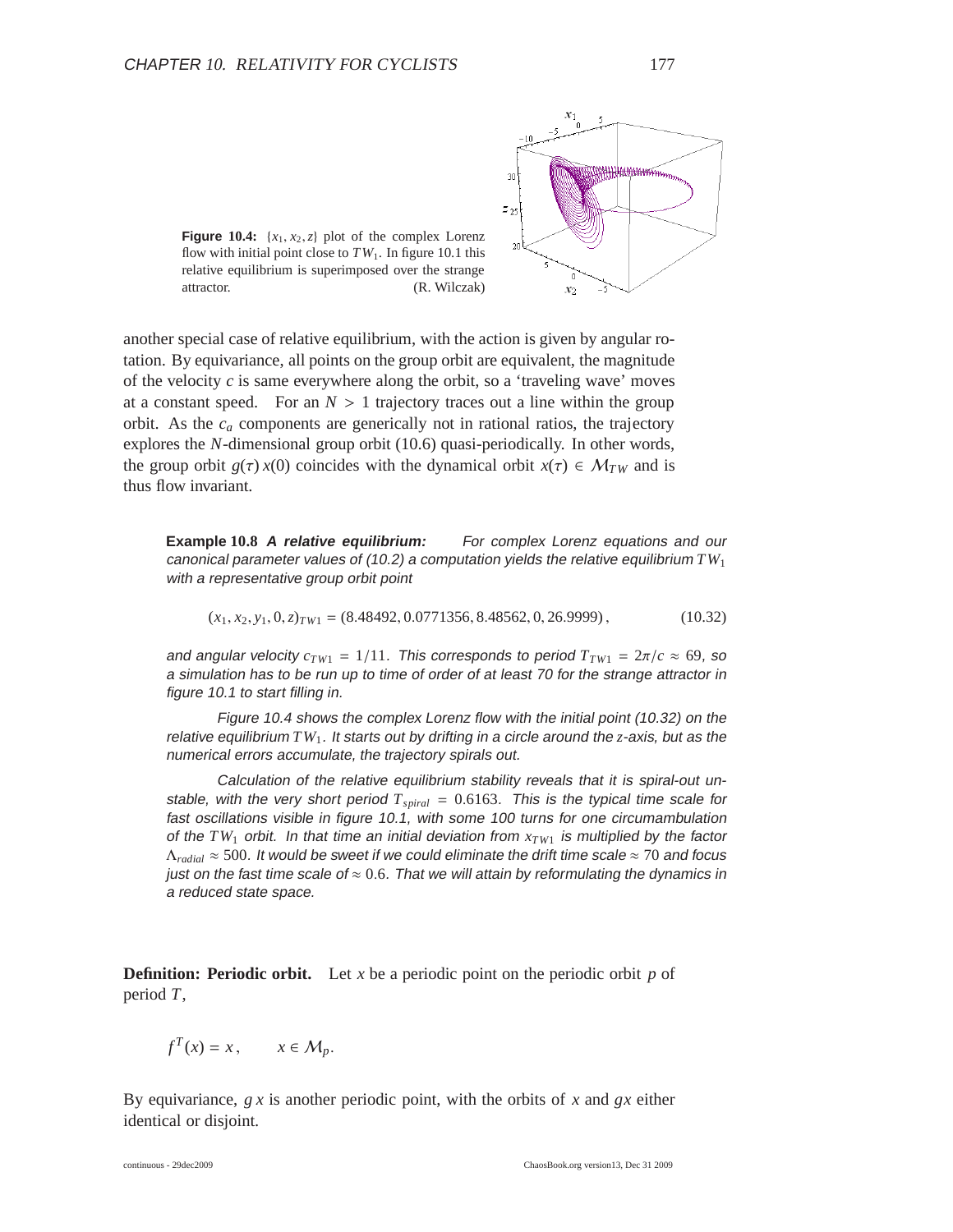**Figure 10.5:** A periodic orbit starts out at  $x(0)$  with the dynamical *v* and group tangent *t* flows pointing in different directions, and returns after time  $T_p$  to the initial point  $x(0) = x(T_p)$ . The group orbit of the temporal orbit of  $x(0)$  sweeps out a  $(1+N)$ -dimensional torus, a continuous family of equivalent periodic orbits, two of which are sketched here. For SO(2) this is topologically a 2-torus.



If *gx* lands on the same orbit, *g* is an element of periodic orbit's symmetry group  $G_p$ . If the symmetry group is the full group  $G$ , we are back to (10.30), i.e., the periodic orbit is the group orbit traced out by a relative equilibrium. The other option is that the isotropy group is discrete, the orbit segment  $\{x, gx\}$  is preperiodic (or eventually periodic),  $x(0) = g_p x(T_p)$ , where  $T_p$  is a fraction of the full period,  $T_p = T/m$ , and thus

$$
x(0) = g_p x(T_p), \t x \in M_p, \t g_p \in G_p
$$
  

$$
x(0) = g_p^m x(m T_p) = x(T) = x(0).
$$
 (10.33)

If the periodic solutions are disjoint, as in figure 10.5, their multiplicity (if *G* is finite, see sect. 9.1), or the dimension of the manifold swept under the group action (if *G* is continuous) can be determined by applications of  $g \in G$ . They form a family of conjugate solutions (9.10),

$$
\mathcal{M}_{g p} = g \mathcal{M}_p g^{-1} \,. \tag{10.34}
$$

**Definition: Relative periodic orbit** *p* is an orbit  $M_p$  in state space M which exactly recurs

$$
x_p(0) = g_p x_p(T_p), \qquad x_p(\tau) \in \mathcal{M}_p, \qquad (10.35)
$$

at a fixed *relative period*  $T_p$ , but shifted by a fixed group action  $g_p$  which brings the endpoint  $x_p(T_p)$  back into the initial point  $x_p(0)$ , see figure 10.6. The group action  $g_p$  parameters  $\theta = (\theta_1, \theta_2, \dots, \theta_N)$  are referred to as "phases," or "shifts." In contrast to the pre-periodic (10.33), the phase here are irrational, and the trajectory sweeps out ergodically the group orbit without ever closing into a periodic orbit. For dynamical systems with only continuous (no discrete) symmetries, the parameters  $\{t, \theta_1, \dots, \theta_N\}$  are real numbers, ratios  $\pi/\theta_i$  are almost never rational, likelihood of finding a periodic orbit for such system is zero, and such relative periodic orbits are almost never eventually periodic.

Relative periodic orbits are to periodic solutions what relative equilibria (traveling waves) are to equilibria (steady solutions). Equilibria satisfy  $f^{\tau}(x) - x = 0$ and relative equilibria satisfy  $f^{\tau}(x) - g(\tau)x = 0$  for any  $\tau$ . In a co-moving frame,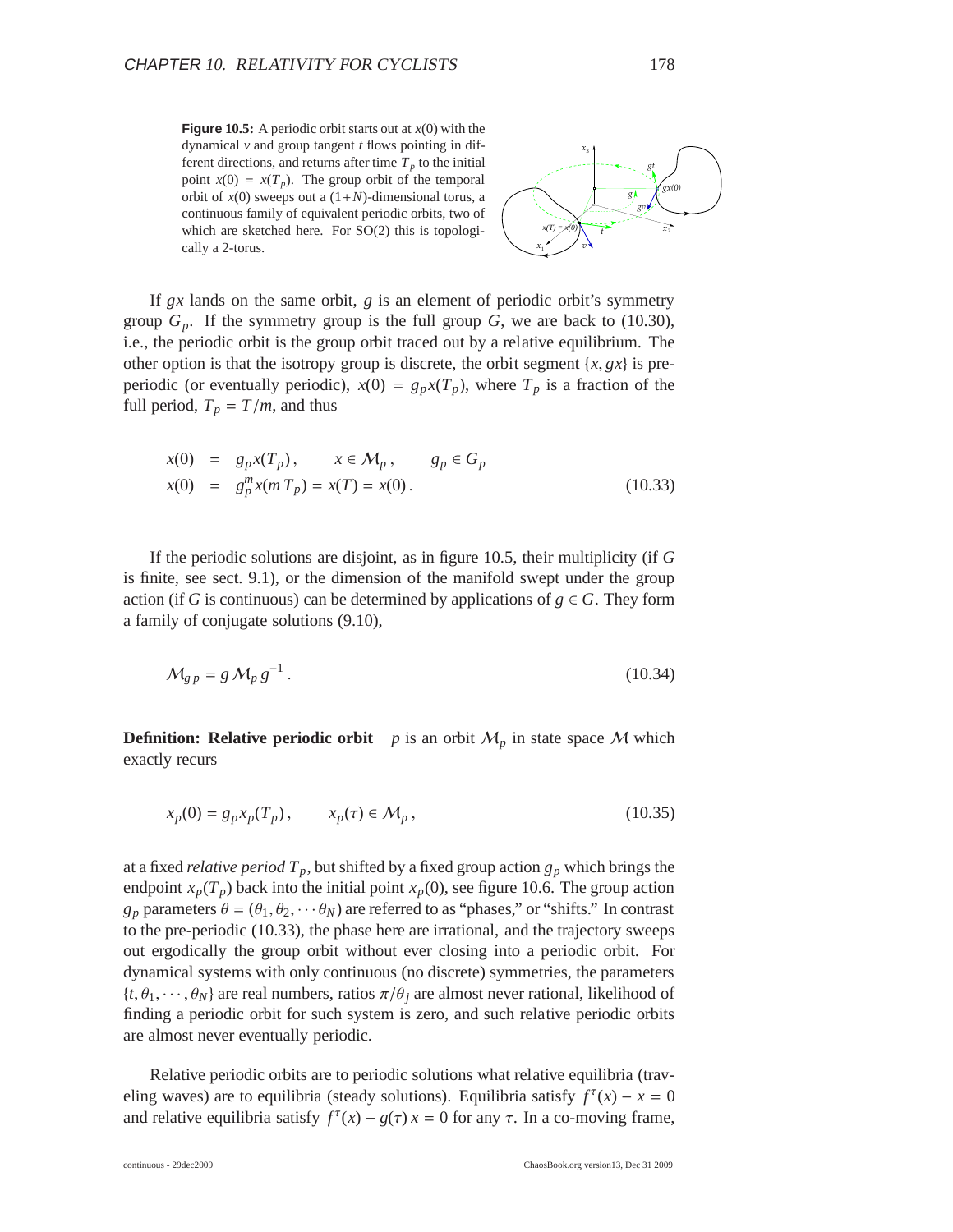**Figure 10.6:** A relative periodic orbit starts out at  $x(0)$ with the dynamical *v* and group tangent *t* flows pointing in different directions, and returns to the group orbit of *x*(0) after time  $T_p$  at  $x(T_p) = g_p x(0)$ , a rotation of the initial point by  $g_p$ . For flows with continuous symmetry a generic relative periodic orbit (not pre-periodic to a periodic orbit) fills out ergodically what is topologically a torus, as in figure 10.5; if you are able to draw such a thing, kindly send us the figure. As illustrated by figure 10.8 (a) this might be a project for Lucas Films.



**Figure 10.7:** (Figure 10.1 continued) A group portrait of the complex Lorenz equations state space dynamics. Plotted are relative equilibrium  $TW_1$  (red), its unstable manifold (brown), equilibrium *EQ*0, one trajectory from the group orbit of its unstable manifold (green), 3 repetitions of relative periodic orbit  $\overline{01}$  (magenta) and a generic orbit (blue). (E. Siminos)

i.e., frame moving along the group orbit with velocity  $v(x) = c \cdot t(x)$ , the relative equilibrium appears as an equilibrium. Similarly, a relative periodic orbit is periodic in its mean velocity  $c_p = \theta_p/T_p$  co-moving frame (see figure 10.8), but in the stationary frame its trajectory is quasiperiodic. A co-moving frame is helpful in visualizing a single 'relative' orbit, but useless for viewing collections of orbits, as each one drifts with its own angular velocity. Visualization of all relative periodic orbits as periodic orbits we attain only by global symmetry reductions, to be undertaken in sect. 10.4.

**Example 10.9 Complex Lorenz flow with relative periodic orbit:** Figure 10.7 is <sup>a</sup> group portrait of the complex Lorenz equations state space dynamics, with several important players posing against <sup>a</sup> generic orbit in the background.

The unstable manifold of relative equilibrium  $TW_1$  is characterized by a 2dimensional complex eigenvector pair, so its group orbit is <sup>a</sup> 3-dimensional. Only one representative trajectory on it is plotted in the figure. The unstable manifold of equilibrium *EQ*<sup>0</sup> has one expanding eigenvalue, but its group orbit is <sup>a</sup> cone originating at *EQ*0. Only one representative trajectory on this cone is shown in the figure. It lands close to *TW*<sup>1</sup>, and then spirals out along its unstable manifold. <sup>3</sup> repetitions of <sup>a</sup> short relative periodic orbit  $\overline{01}$  are drawn. The trajectory fills out ergodically a 2-dimensional orbit  $M_{01}$ . The assignment of its symbolic dynamics label will be possible only after the symmetry reduction, see figure 10.14 and figure 11.9.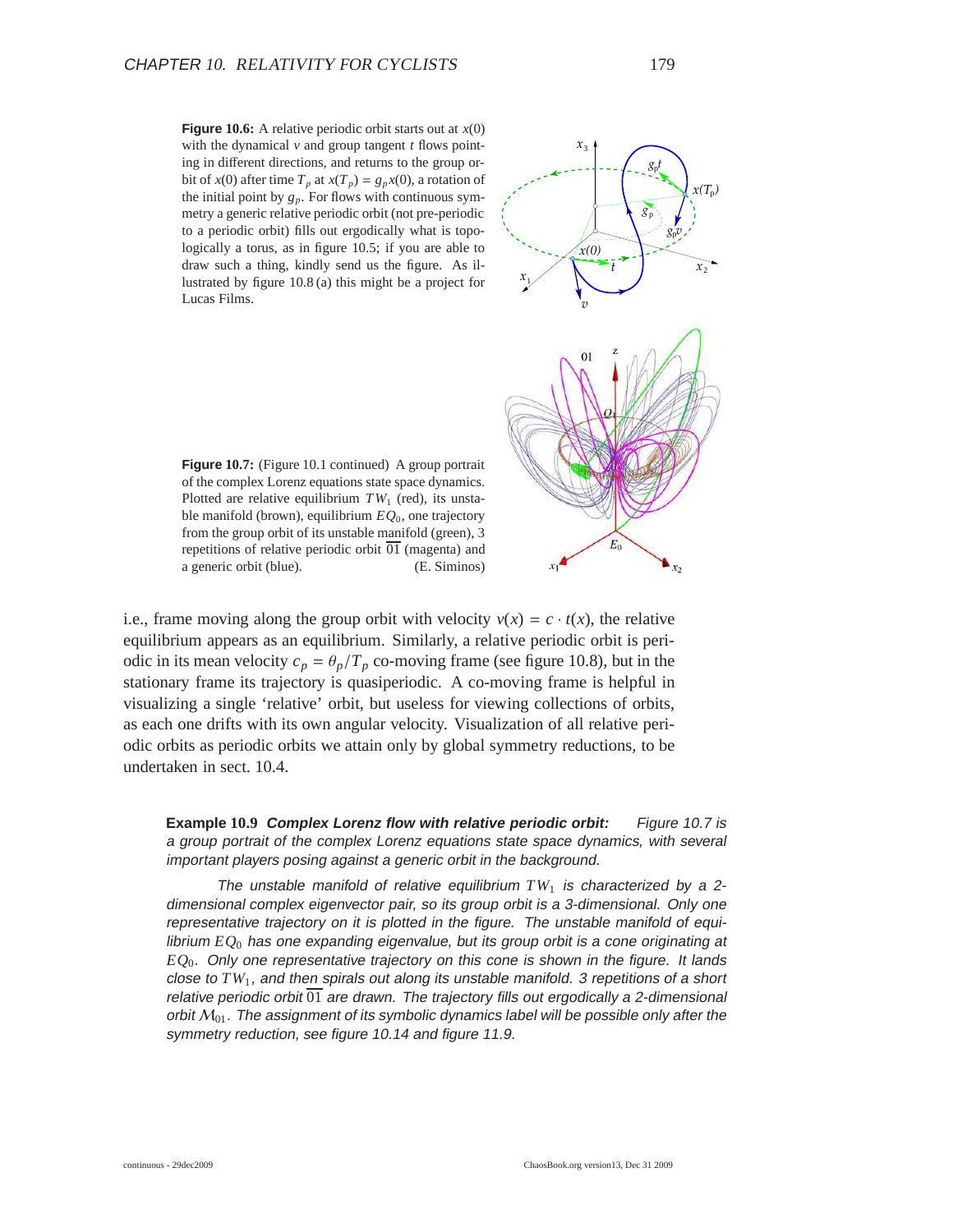



#### **10.2.1 Discrete and continuous symmetries together**

We expect to see relative periodic orbits because a trajectory that starts on and returns to a given torus of a symmetry equivalent solutions is unlikely to intersect it at the initial point, unless forced to do so by a discrete symmetry. This we will make explicit in sect. 10.4, where relative periodic orbits will be viewed as periodic orbits of the reduced dynamics.

If, in addition to a continuous symmetry, one has a discrete symmetry which is not its subgroup, one does expect equilibria and periodic orbits. However, a relative periodic orbit can be pre-periodic if it is equivariant under a discrete symmetry, as in (10.33): If  $g^m = 1$  is of finite order *m*, then the corresponding orbit is periodic with period  $mT_p$ . If *g* is not of a finite order, a relative periodic orbit is periodic only after a shift by  $g_p$ , as in (10.35). Morally, as it will be shown in chapter 21, such orbit is the true 'prime' orbit, i.e., the shortest segment that under action of *G* tiles the entire invariant submanifold  $M_p$ .

**Example 10.10 Relative orbits in the plane Couette flow.** (continued from example 10.4) Translational symmetry allows for relative equilibria (traveling waves), characterized by a fixed profile Eulerian velocity  $u_{TW}(x)$  moving with constant velocity *c*, i.e.

 $u(x, \tau) = u_{TW}(x - c\tau)$ . (10.36)

As the plane Couette flow is bounded by two counter-moving planes, it is easy to see where the relative equilibrium (traveling wave) solutions come from. A relative equilibrium solution hugs close to one of the walls and drifts with it with constant velocity, slower than the wall, while maintaining its shape. <sup>A</sup> relative periodic solution is a solution that recurs at time *T<sup>p</sup>* with exactly the same disposition of the Eulerian velocity fields over the entire cell, but shifted by <sup>a</sup> 2-dimensional (streamwise,spanwise) translation  $g_p$ . By discrete symmetries these solutions come in counter-traveling pairs  $u_q(x - c\tau)$ , <sup>−</sup>*uq*(−*<sup>x</sup>* <sup>+</sup> *<sup>c</sup>*τ): for example, for each one drifting along with the upper wall, there is <sup>a</sup> counter-moving one drifting along with the lower wall. Discrete symmetries also imply existence of strictly stationary solutions, or 'standing waves.' For example, <sup>a</sup> solution with velocity fields antisymmetric under reflection through the midplane has equal flow velocities in opposite directions, and is thus an equilibrium stationary in time.

chapter 21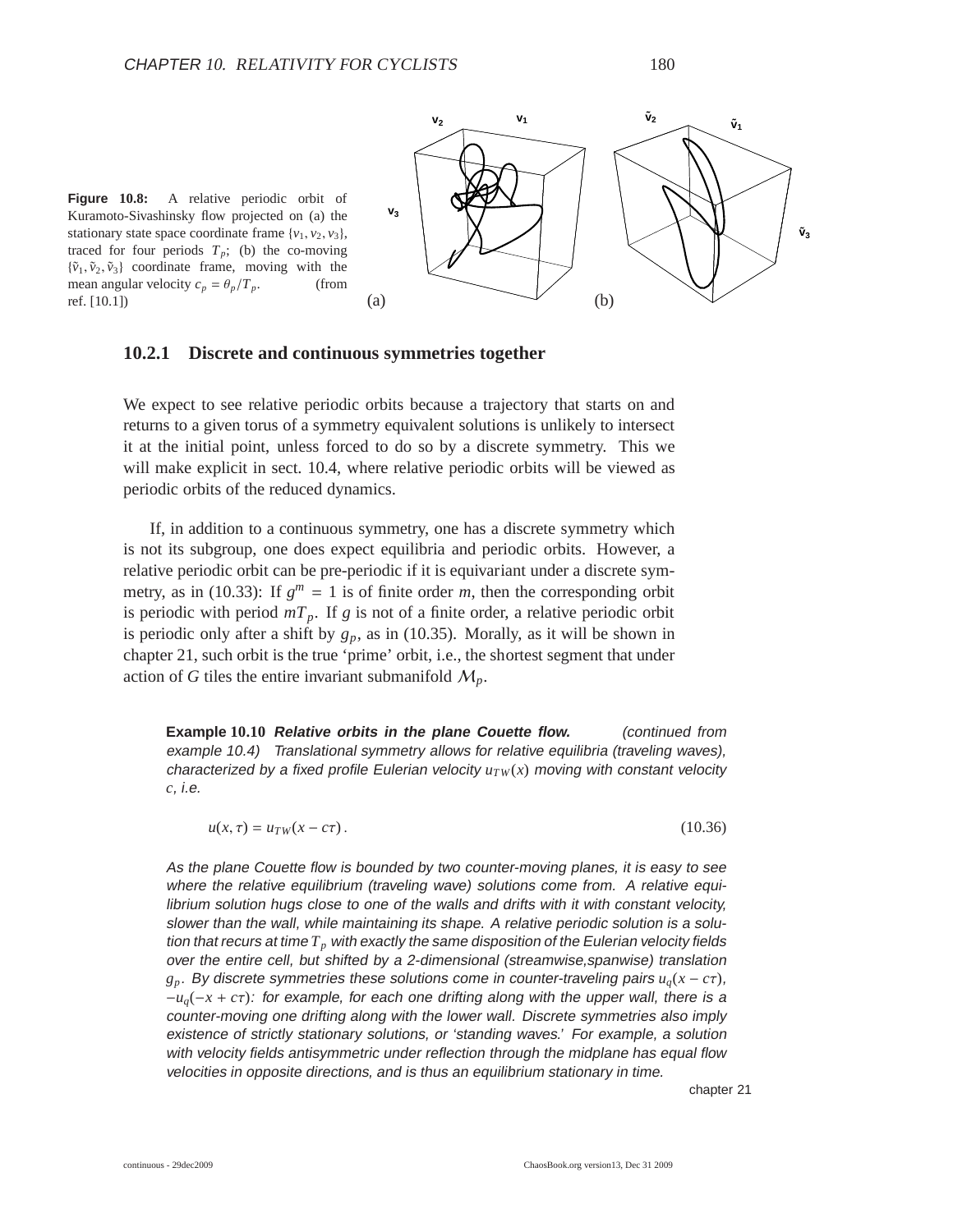## **10.3 Stability**

A spatial derivative of the equivariance condition (10.5) yields the matrix equivariance condition satisfied by the stability matrix (stated here both for the finite group actions, and for the infinitesimal, Lie algebra generators): exercise 10.19

$$
gA(x)g^{-1} = A(gx), \qquad [\mathbf{T}_a, A] = \frac{\partial A}{\partial x} t_a(x). \tag{10.37}
$$

For a flow within the fixed Fix  $(G)$  subspace,  $t(x)$  vanishes, and the symmetry imposes strong conditions on the perturbations out of the Fix (*G*) subspace. As in this subspace stability matrix *A* commutes with the Lie algebra generators **T**, the spectrum of its eigenvalues and eigenvectors is decomposed into irreducible representations of the symmetry group. This we have already observed for the *EQ*<sup>0</sup> of the Lorenz flow in example 9.10.

A infinitesimal symmetry group transformation maps the initial and the end point of a finite trajectory into a nearby, slightly rotated equivalent points, so we expect the perturbations along to group orbit to be marginal, with unit eigenvalues. The argument is akin to (4.7), the proof of marginality of perturbations along a periodic orbit. Consider two nearby initial points separated by an *N*-dimensional infinitesimal group transformation (10.8):  $\delta x_0 = g(\delta \theta) x_0 - x_0 = \delta \theta \cdot \mathbf{T} x_0 = \delta \theta \cdot$ *t*(*x*<sub>0</sub>). By the commutativity of the group with the flow,  $g(\delta\theta) f^{\tau}(x_0) = f^{\tau}(g(\delta\theta)x_0)$ . Expanding both sides, keeping the leading term in  $\delta\theta$ , and using the definition of the Jacobian matrix (4.6), we observe that  $J^{\tau}(x_0)$  transports the *N*-dimensional group tangent space at  $x(0)$  to the rotated tangent space at  $x(\tau)$  at time  $\tau$ :

$$
t_a(\tau) = J^{\tau}(x_0) t_a(0), \qquad t_a(\tau) = \mathbf{T}_a x(\tau). \tag{10.38}
$$

For a relative periodic orbit,  $g_p x(T_p) = x(0)$ , at any point along cycle *p* the group tangent vector  $t_a(\tau)$  is an eigenvector of the Jacobian matrix with an eigenvalue of unit magnitude,

$$
J_p t_a(x) = t_a(x), \t J_p(x) = g_p J^{T_p}(x), \t x \in M_p.
$$
 (10.39)

Two successive points along the cycle separated by  $\delta x_0 = \delta \theta \cdot t(\tau)$  have the same separation after a completed period  $\delta x(T_p) = g_p \delta x_0$ , hence eigenvalue of magnitude 1. In presence of an *N*-dimensional Lie symmetry group, *N* eigenvalues equal unity.

## **10.4 Reduced state space**

Given Lie group *G* acting smoothly on a *C* <sup>∞</sup> manifold M, the *reduced state space* M/*G* is the set of equivalence classes, each class a group orbit. In the literature



exercise 10.20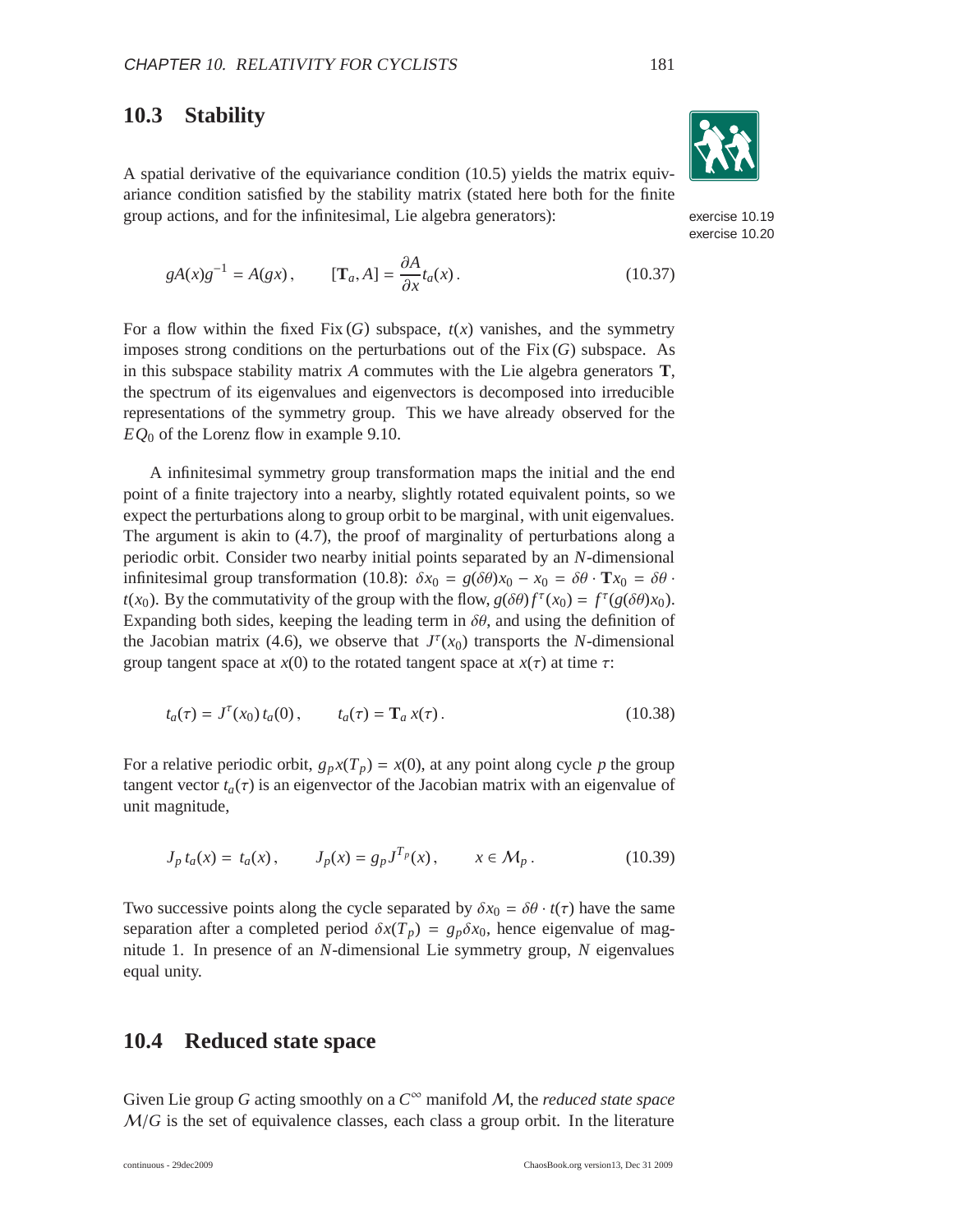

**Figure** 10.9: Two trajectories  $x(t)$ ,  $y(t)$  are equivalent up to a group rotation  $g(t)$  as long as they belong to the same group orbit  $M_{x(t)}$ .

this space is often rediscovered, and thus has many names - it is alternatively called 'desymmetrized state space,' 'orbit space,' 'quotient space,' or 'image space,' obtained by mapping equivariant dynamics to invariant dynamics by methods such as 'moving frames,' 'cross sections,' 'slices,' 'freezing,' 'Hilbert bases,' 'quotient- remark 10.1 ing,' or 'desymmetrization'

Symmetry reduction replaces a dynamical system (M, *f*) with a symmetry by a 'desymmetrized' system  $(\bar{M}, \bar{f})$ , a system where each group orbit is replaced by a point, and the action of the group is trivial,  $gy = y$  for all  $y \in \overline{M}$ ,  $g \in G$ . The reduced state space  $\overline{M}$  is sometimes called the 'quotient space'  $M/G$  because the symmetry has been 'divided out.' For a discrete symmetry, the reduced state space  $M/G$  is given by the fundamental domain of sect. 9.4. In presence of a continuous symmetry, the reduction to  $M/G$  amounts to a change of coordinates where the 'ignorable angles'  $\{\theta_1, \dots, \theta_N\}$  that parameterize N group translations can be separated out.

We start our discussion of symmetry reduction by considering the finite-rotations *method of moving frames*, and its differential formulation, the *method of slices*.

#### **10.4.1 Go with the flow: method of moving frames**

The idea: As the symmetries commute with dynamics, we can evolve a solution  $x(\tau)$  for as long as we like, and then rotate it to any equivalent point (see figure 10.9) on its group orbit,

$$
x(\tau) = g(\tau) y(\tau), \tag{10.40}
$$

any time and any way we like. In the 'method of slices' one point on each group orbit is picked as the reduced state space representative of the equivalence class, by slicing across the group orbits by a fixed hypersurface. We start by describing how the method works for a finite segment of the full state space trajectory.

Split up the integration into a sequence of finite time steps, each followed by a rigid coordinate frame rotation ('moving frame') such that the next segment's initial point is in the *slice* fixed by a point *y* ′ .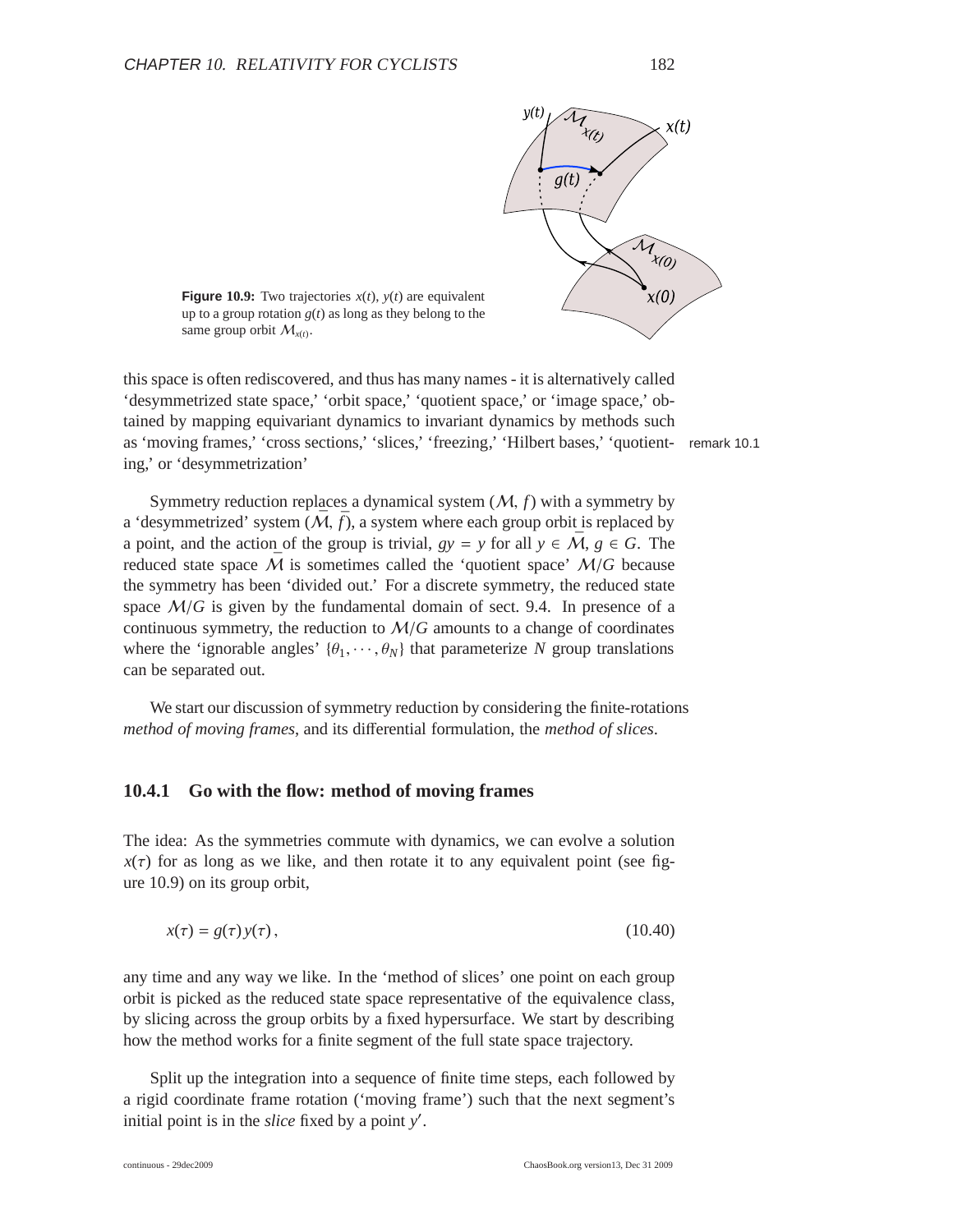**Figure 10.10:** Slice  $\overline{M}$  is a Poincaré section (10.41) for group orbits (indicated by dotted lines here). The full state space trajectory  $x(t)$  and and the reduced state space trajectory  $y(t)$  belong to the same group orbit  $M_{x(t)}$  and are equivalent up to a group rotation  $g(t)$ (10.40).

**Figure 10.11:** Method of moving frames for a flow SO(2)-equivariant under (10.18) with slice through  $y' = (0, 1, 0, 0, 0)$ , group tangent  $t' = (1, 0, 0, 0, 0)$ . The clockwise orientation condition restricts the slice to half-hyperplane  $y_1 = 0$ ,  $y_2 > 0$ . A trajectory started on the slice at *y*(0), evolves to a state space point with a non-zero  $x_1(t_1)$ . Compute the polar angle  $\theta_1$  of  $x(t_1)$  in the  $(x_1, x_2)$  plane. The *entire* state space is then rotated (hence 'moving frame') clockwise by  $\theta_1$ to  $y(t_1) = g(-\theta_1) x(t_1)$ , so that the equivalent point on the circle lies on the slice,  $y_1(t_1) = 0$ . Thus after every finite time step followed by a rotation the trajectory restarts from the  $y_1(t_k) = 0$  reduced state space.



**Definition: Slice.** Let G act regularly on a d-dimensional manifold M, i.e., with all group orbits *N*-dimensional. A *slice* through point *y*' is a  $(d-N)$ -dimensional submanifold  $\overline{M}$  such that all group orbits in an open neighborhood of the slicedefining point *y'* intersect  $\bar{M}$  transversally and only once (see figure 10.10).

The simplest *slice condition* defines a slice as a (*d*−*N*)-dimensional hyperplane  $\overline{M}$  normal to the *N* group rotation tangents  $t'_a$  at point  $y'$ :

$$
(y - y')^{T} t'_{a} = 0, \t t'_{a} = t_{a}(y') = T_{a} y'.
$$
\t(10.41)

In other words, 'slice' is a Poincaré section (3.6) for group orbits. The *G*-invariant subspaces are always within the slice, as  $T_a x = 0$  for *x* in an invariant subspace, see (10.21). Each 'big circle' –group orbit tangent to  $t'_{a}$ – intersects the hyperplane exactly twice, with the two solutions separated by  $\pi$ . As for a Poincaré section (3.4), we add an orientation condition, and select the intersection with the clockwise rotation angle into the slice.

**Definition:** Moving frame. Assume that for a given  $x \in M$  and a given slice  $\overline{M}$  there exists a unique group element  $g = g(x)$  that rotates *x* into the slice,  $gx = y \in \overline{M}$ . The map that associates to a state space point *x* a Lie group action *g*(*x*) is called a *moving frame*. exercise 6.1

As  $y'^T t'_a = 0$  by the antisymmetry of  $\mathbf{T}_a$ , the slice condition (10.41) fixes  $\theta$  for a given *x* by

$$
0 = y^T t'_a = x^T g(\theta)^T t'_a, \qquad (10.42)
$$

exercise 10.21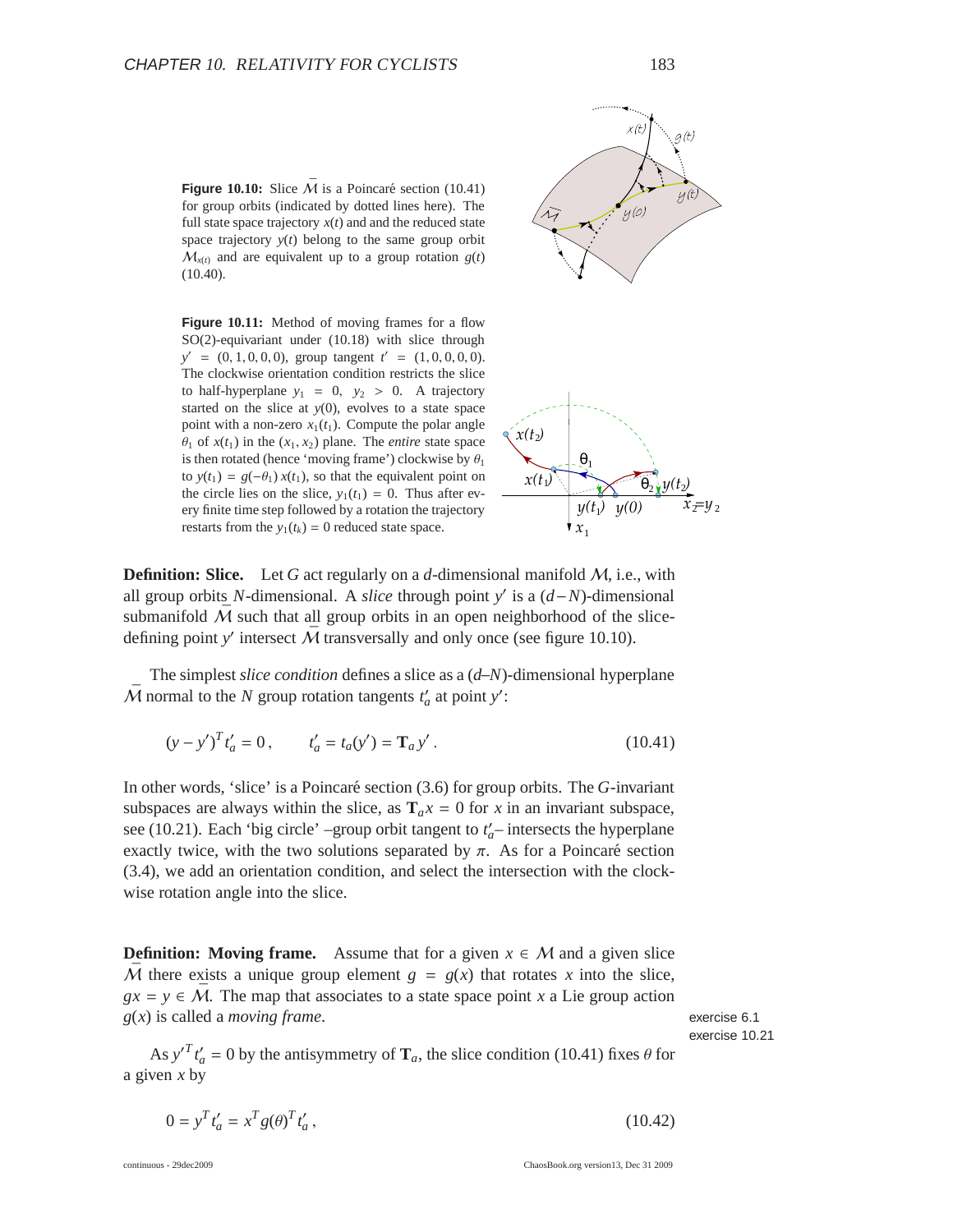where  $g<sup>T</sup>$  denotes the transpose of  $g$ . The method of moving frames is a post- exercise 10.22 processing method; trajectories are computed in the full state space, then rotated into the slice whenever desired, with the slice condition easily implemented. The slice group tangent *t'* is a given vector, and  $g(\theta)$  *x* is another vector, linear in *x* and a function of group parameters  $\theta$ . Rotation parameters  $\theta$  are determined numerically, by a Newton method, through the slice condition (10.42).

Figure 10.11 illustrates the method of moving frames for an SO(2) slice normal to the  $x_2$  axis. Looks innocent, except there is nothing to prevent a trajectory from going thorough  $(x_1, x_2) = (0, 0)$ , and what  $\theta$  is one to use then? We can always chose a finite time step that hops over this singularity, but in the continuous time formulation we will not be so lucky.

How does one pick a slice point *y*'? A generic point *y*' not in an invariant subspace (on the complex Lorenz equations *z* axis, for example) should suffice to fix a slice. The rules of thumb are much like the ones for picking Poincaré sections, sect. 3.1.1. The intuitive idea is perhaps best visualized in the context of fluid flows. Suppose the flow exhibits an unstable coherent structure that – approximately– recurs often at different spatial dispositions. One can fit a 'template' to one recurrence of such structure, and describe other recurrences as its translations. A well chosen slice point belongs to such dynamically important equivalence class (i.e. group orbit). A slice is locally isomorphic to  $M/G$ , in an open neighborhood of y'. As is the case for the dynamical Poincaré sections, in general a single slice does not suffice to reduce  $M \rightarrow M/G$  globally.

The Euclidian product of two vectors *x*, *y* is indicated in (10.41) by *x*-transpose times *y*, i.e.,  $x^T y = \sum_i^d x_i y_i$ . More general bilinear norms  $\langle x, y \rangle$  can be used, as long as they are *G*-invariant, i.e., constant on each irreducible subspace. An example is the quadratic Casimir (10.11).

Note: method of moving frames has nothing in common with the co-moving frames, such as the one illustrated in figure 10.8. Each relative periodic orbit has its own co-moving frame. In the method of moving frames (or the method of slices) one fixes a stationary slice, and rotates all solutions back into the slice.

**Example 10.11 An** *SO*(2) **moving frame:** (continued from example 10.2) The  $SO(2)$  action  $(y_1, y_2) = (x_1 \cos \theta - x_2 \sin \theta, x_1 \sin \theta + x_2 \cos \theta)$  is regular on  $\mathbb{R}^2 \setminus \{0\}$ . Thus we can define a slice as a 'hyperplane' (here a mere line), through  $y' = (0, 1)$ , with group tangent  $t' = (0, 1)$ , and ensure uniqueness by clockwise rotation into positive  $x_2$ axis. Hence the reduced state space is the half-line  $x_1 = 0$ ,  $y_2 = x_2 > 0$ . The slice condition  $y_1 = 0$  yields the explicit formula for the moving frame parameter

$$
\theta(x_1, x_2) = \tan^{-1}(x_1/x_2),\tag{10.43}
$$

i.e., the angle which rotates the point  $(x_1, x_2)$  back to the slice, taking care that tan<sup>-1</sup> distinguishes  $(x_1, x_2)$  plane quadrants correctly. As  $SO(2)$  preserves lengths,  $x_1^2 + x_2^2 =$  $y_1^2 + y_2^2$ , and the group-orbit point in the slice is an SO(2)-invariant,

 $y_2 = \sqrt{x_1^2 + x_2^2}$ .  $(10.44)$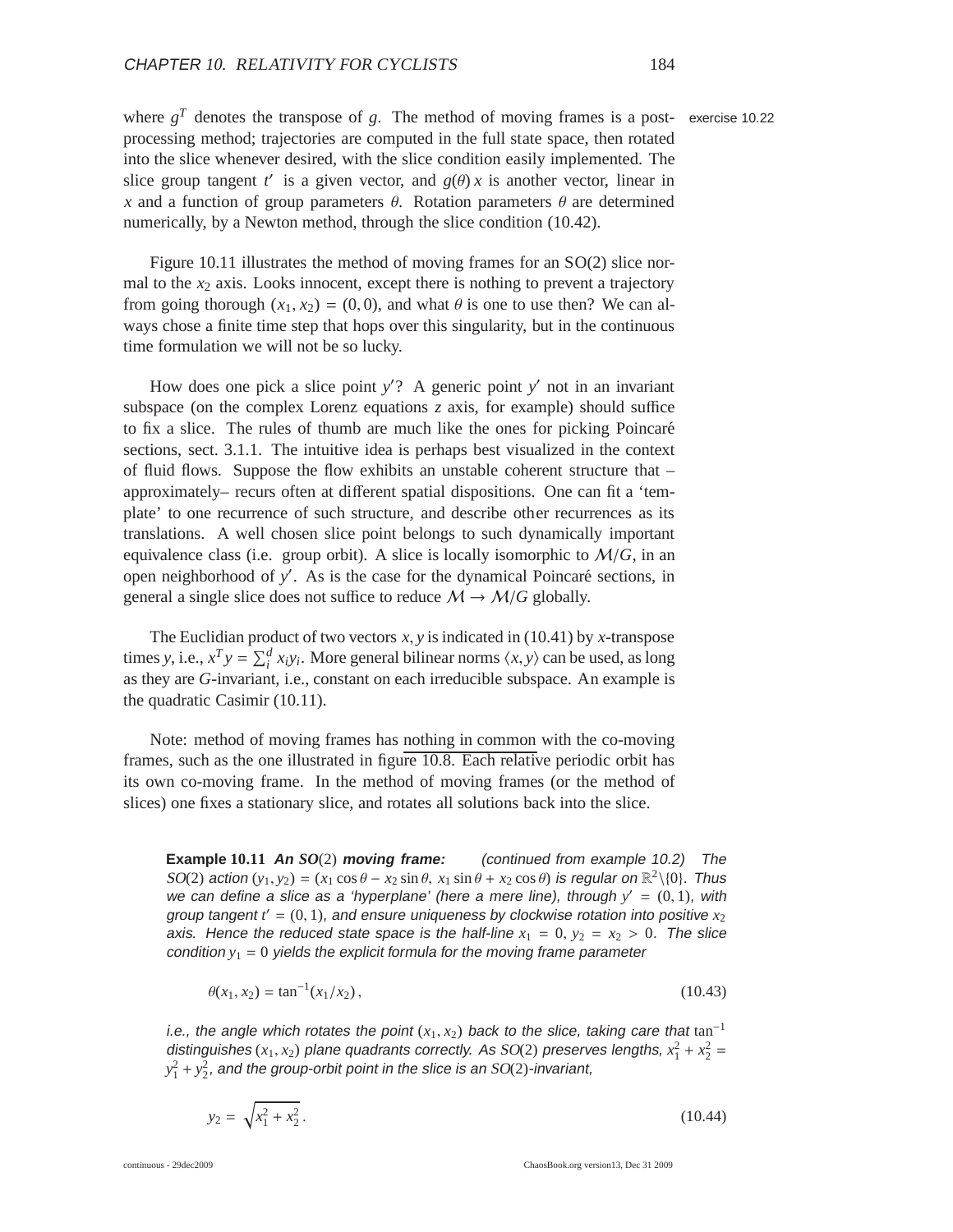The example is a bit trivial. If dynamics is in plane and  $SO(2)$  equivariant, the solutions can only be circles of radius  $\sqrt{x_1^2+x_2^2}$ , so this is the "rectification" of the harmonic oscillator by <sup>a</sup> change to polar coordinates, example 6.1. Still, it illustrates the sense in which the method of moving frames yields group invariants. (E. Siminos)

#### **10.4.2 Dynamics within a slice**

I made a wrong mistake. —Yogi Berra

The choice of finite time steps in the preceding sections was arbitrary, so it is tempting to see what happens if the steps are taken infinitesimal. As we shall see, we do get a flow restricted to the slice, but at a price.

By equivariance one can always write the full state space trajectory as  $x(\tau)$  =  $g(\tau)$  *y*( $\tau$ ), where the (*d*−*N*)-dimensional reduced state space trajectory *y*( $\tau$ ) is to be fixed by some condition, and  $g(\tau)$  is then the corresponding curve on the *N*-dimensional group manifold of the group action that rotates *y* into *x* at time τ. The time derivative is then  $\dot{x} = v(gy) = \dot{g}y + gu$ , with the reduced state space velocity field given by  $u = dy/dt$ . Rewriting this as  $u = g^{-1}v(gy) - g^{-1}gy$  and using the equivariance condition (10.23) leads to

$$
u=v-g^{-1}\dot{g}y.
$$

The Lie group element (10.7) and its time derivative describe the group tangent flow

$$
g^{-1}\dot{g} = g^{-1}\frac{d}{dt}e^{\theta \cdot \mathbf{T}} = \dot{\theta} \cdot \mathbf{T}.
$$

This is the group tangent velocity  $g^{-1}g y = \dot{\theta} \cdot t(y)$  evaluated at the point *y*, i.e., with  $g = 1$ . The flow in the  $(d-N)$  directions transverse to the group flow is now obtained by subtracting the flow along the group tangent direction,

$$
u(y) = v(y) - \dot{\theta}(y) \cdot t(y), \qquad u = dy/dt, \tag{10.45}
$$

for any factorization of the flow of form  $x(\tau) = g(\tau) y(\tau)$ . To integrate these equations we first have to fix a particular flow factorization by imposing conditions on  $y(\tau)$ , and then integrate phases  $\theta(\tau)$  on a given reduced state space trajectory  $y(\tau)$ . exercise 10.23

exercise 10.24

Here we demand that the reduced state space is confined to a hyperplane slice. Substituting (10.45) into the time derivative of the fixed slice condition (10.42),

$$
u(y)^T t'_a = v(y)^T t'_a - \dot{\theta}_a \cdot t(y)^T t'_a = 0,
$$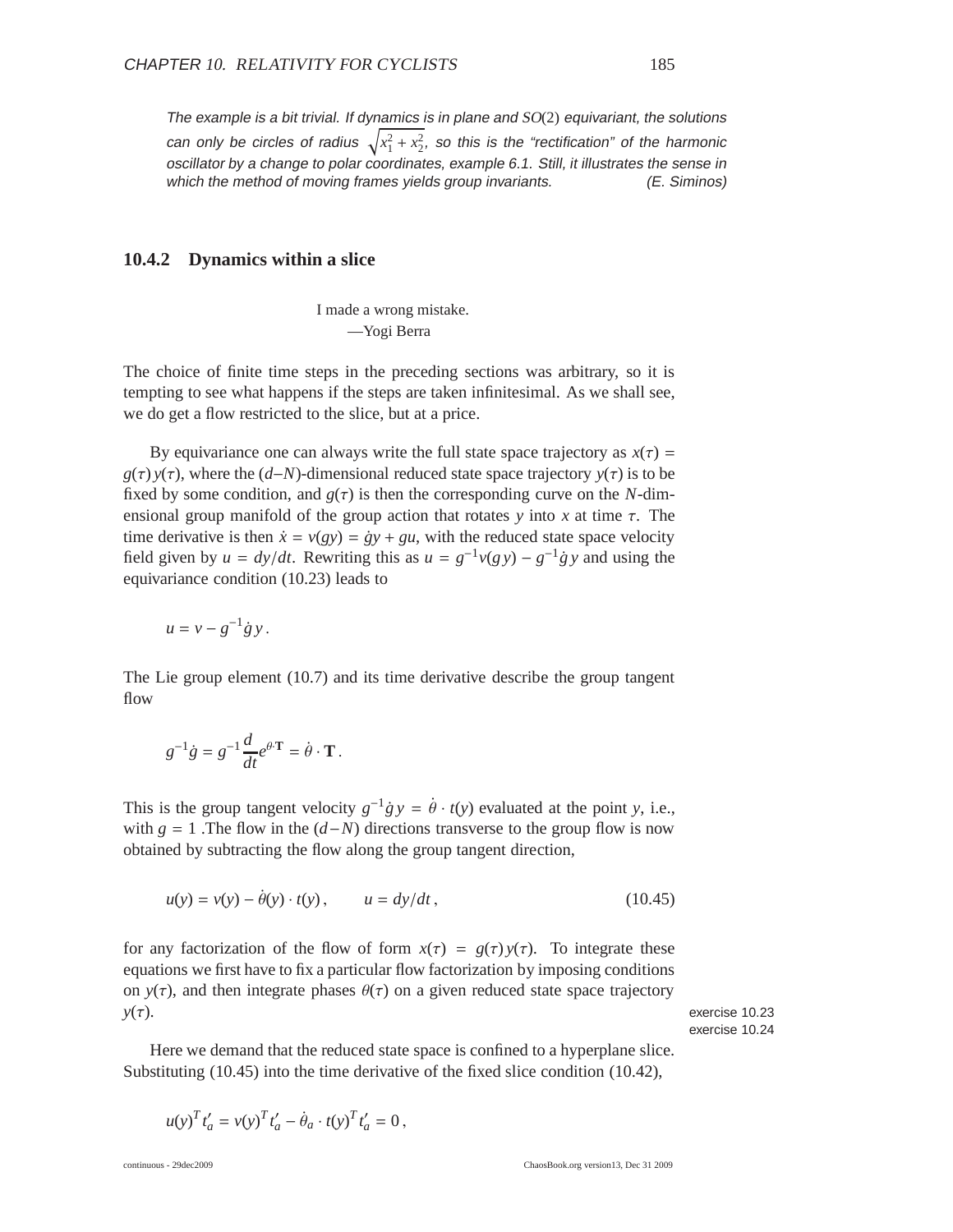**Figure 10.12:** Method of moving frames, slice fixed by a point on the complex Lorenz equations relative equilibrium group orbit,  $y' = x_{TW1}$ . (a) The strange attractor of figure 10.1 in the reduced state space of (10.47),  $\{x_1, x_2, z\}$  projection. (b)  ${x_2, y_2, z}$  projection. The reduced state space complex Lorenz flow strange attractor of figure 10.1 now exhibits a discontinuity due to the vanishing denominator in (10.48). (a)  $(2)$  (c)



yields the equation for the group phases flow  $\dot{\theta}$  for the slice fixed by *y'*, together with the reduced state space  $\overline{M}$  flow  $u(y)$ :

$$
\dot{\theta}_a(y) = \frac{v(y)^T t'_a}{t(y)^T \cdot t'} \tag{10.46}
$$

$$
u(y) = v(y) - \dot{\theta}(y) \cdot t(y), \qquad y \in \bar{\mathcal{M}}.
$$
 (10.47)

Each group orbit  $M_x = \{g \mid x \in G\}$  is an equivalence class; method of slices represents the class by its single slice intersection point *y*. By construction  $u^T t' =$ 0, and the motion stays in the (*d*−*N*)-dimensional slice. We have thus replaced the original dynamical system  $\{M, f\}$  by a reduced system  $\{\bar{M}, \bar{f}\}.$ 

In the pattern recognition and 'template fitting' settings (10.46) is called the 'reconstruction equation.' Integrated together, the reduced state space trajectory exercise 10.25 (10.47) and  $g(\tau) = \exp{\theta(\tau) \cdot \mathbf{T}}$ , the integrated phase (10.46), reconstruct the full exercise 10.26 state space trajectory  $x(\tau) = g(\tau) y(\tau)$  from the reduced state space trajectory  $y(\tau)$ , so no information about the flow is lost in the process of symmetry reduction.

**Example 10.12 <sup>A</sup> slice for complex Lorenz flow.** (continuation of example 10.6) Here we can use the fact that

$$
t(y)^{T} \cdot t' = \bar{x}^{T} \mathbf{T}^{T} \cdot \mathbf{T} y' = \bar{x}_{1} x'_{1} + \bar{x}_{2} x'_{2} + \bar{y}_{1} y'_{1} + \bar{y}_{2} y'_{2}
$$

is the dot-product restricted to the  $m = 1$  4-dimensional representation of  $SO(2)$ . A generic *y'* can be brought to form  $y' = (0, 1, y'_1, y'_2, z)$  by a rotation and rescaling. Then  $\mathbf{T}y' = (1, 0, y'_2, -y'_1, 0)$ , and

$$
\frac{v(\bar{x}) \cdot t'}{t(\bar{x}) \cdot t'} = -\frac{v_1 + v_3 y_2' - v_4 y_1'}{\bar{x}_2 + \bar{y}_1 y_1' + \bar{y}_2 y_2'}.
$$
\n(10.48)

<sup>A</sup> long time trajectory of (10.47) with *y* ′ on the relative equilibrium *TW*<sup>1</sup> group orbit is shown in figure 10.12. As initial condition we chose the initial point (10.32) on the unstable manifold of  $TW_1$ , rotated back to the slice by angle  $\theta$  as prescribed by (10.42). We show the part of the trajectory for  $t \in [70, 100]$ . The relative equilibrium  $TW_1$ , now an equilibrium of the reduced state space dynamics, organizes the flow into a Rössler type attractor (see figure 2.6). The denominator in (10.46) vanishes and the phase velocity  $\dot{\theta}(y)$  diverges whenever the direction of group action on the reduced state space point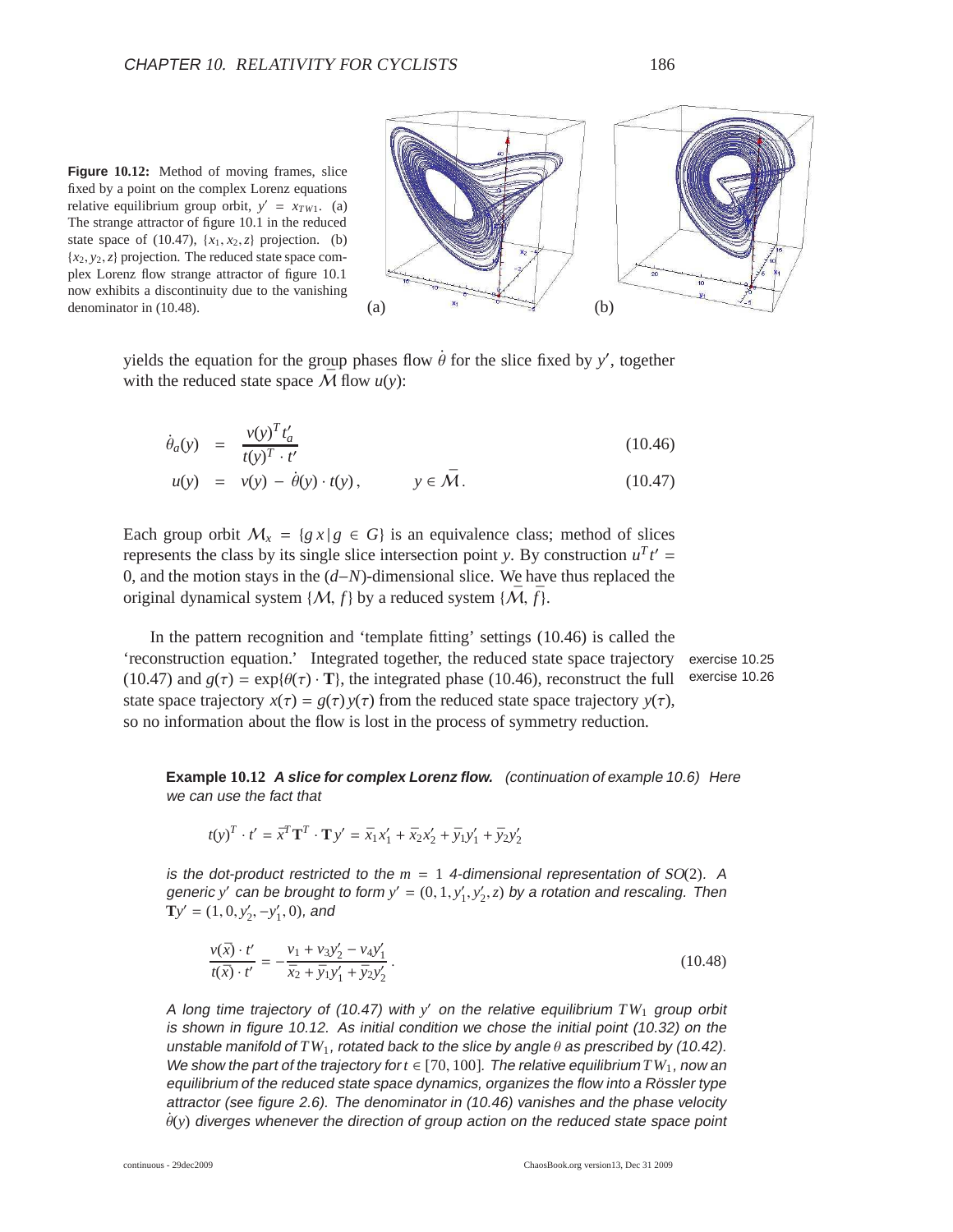is perpendicular to the direction of group action on the slicepoint *y* ′ . While the reduced state space flow appears continuous in the  ${x_1, x_2, z}$  projection, figure 10.12(a), this singularity manifests itself as <sup>a</sup> discontinuity in the {*x*2, *y*2,*z*} projection, figure 10.12 (b). The reduced state space complex Lorenz flow strange attractor of figure 10.1 now exhibits <sup>a</sup> discontinuity whenever the trajectory crosses this -dimensional subspace.

Slice flow equations (10.47) and (10.46) are pretty, but there is a trouble in the paradise. The slice flow encounters singularities in subsets of state space, with phase velocity  $\dot{\theta}$  divergent whenever the denominator in (10.48) changes sign, see  ${x_2, y_2, z}$  projection of figure 10.12 (b). Hence a single slice does not in general suffice to cover <sup>M</sup>/*<sup>G</sup>* globally.

## **10.5 Method of images: Hilbert bases**

(E. Siminos and P. Cvitanović)

Erudite reader might wander: why all this slicing and dicing, when the problem of symmetry reduction had been solved by Hilbert and Weyl nearly a century ago? Indeed, the most common approach to symmetry reduction is by means of a Hilbert invariant polynomial bases (9.15), motivated intuitively by existence of such nonlinear invariants as the rotationally-invariant length  $r^2 = x_1^2 + x_2^2 +$  $\cdots$  +  $x_d^2$ , or, in Hamiltonian dynamics, the energy function. One trades in the equivariant state space coordinates  $\{x_1, x_2, \dots, x_d\}$  for a non-unique set of  $m \ge d$ polynomials  $\{u_1, u_2, \dots, u_m\}$  invariant under the action of the symmetry group. These polynomials are linearly independent, but functionally dependent through *<sup>m</sup>* <sup>−</sup> *<sup>d</sup>* <sup>+</sup> *<sup>N</sup>* relations called *syzygies*.

**Example 10.13 An** *SO*(2) **Hilbert basis:** (continued from example 9.6) The Hilbert basis

$$
u_1 = x_1^2 + x_2^2, \t u_2 = y_1^2 + y_2^2, \n u_3 = x_1y_2 - x_2y_1, \t u_4 = x_1y_1 + x_2y_2, \n u_5 = z.
$$
\n(10.49)

is invariant under the  $SO(2)$  action on a 5-dimensional state space (10.18). That implies, in particular, that the image of the full state space relative equilibrium *TW*<sup>11</sup> group orbit of figure 10.4 is the stationary equilibrium point  $EQ<sub>1</sub>$ , see figure 10.13. The polynomials are linearly independent, but related through one syzygy,

$$
u_1 u_2 - u_3^2 - u_4^2 = 0, \tag{10.50}
$$

yielding a 4-dimensional  $M/SO(2)$  reduced state space, a symmetry-invariant representation of the 5-dimensional SO(2) equivariant dynamics. (continued in example 10.14)

The dynamical equations follow from the chain rule

$$
\dot{u}_i = \frac{\partial u_i}{\partial x_j} \dot{x}_j, \tag{10.51}
$$

continuous - 29dec2009 ChaosBook.org version13, Dec 31 2009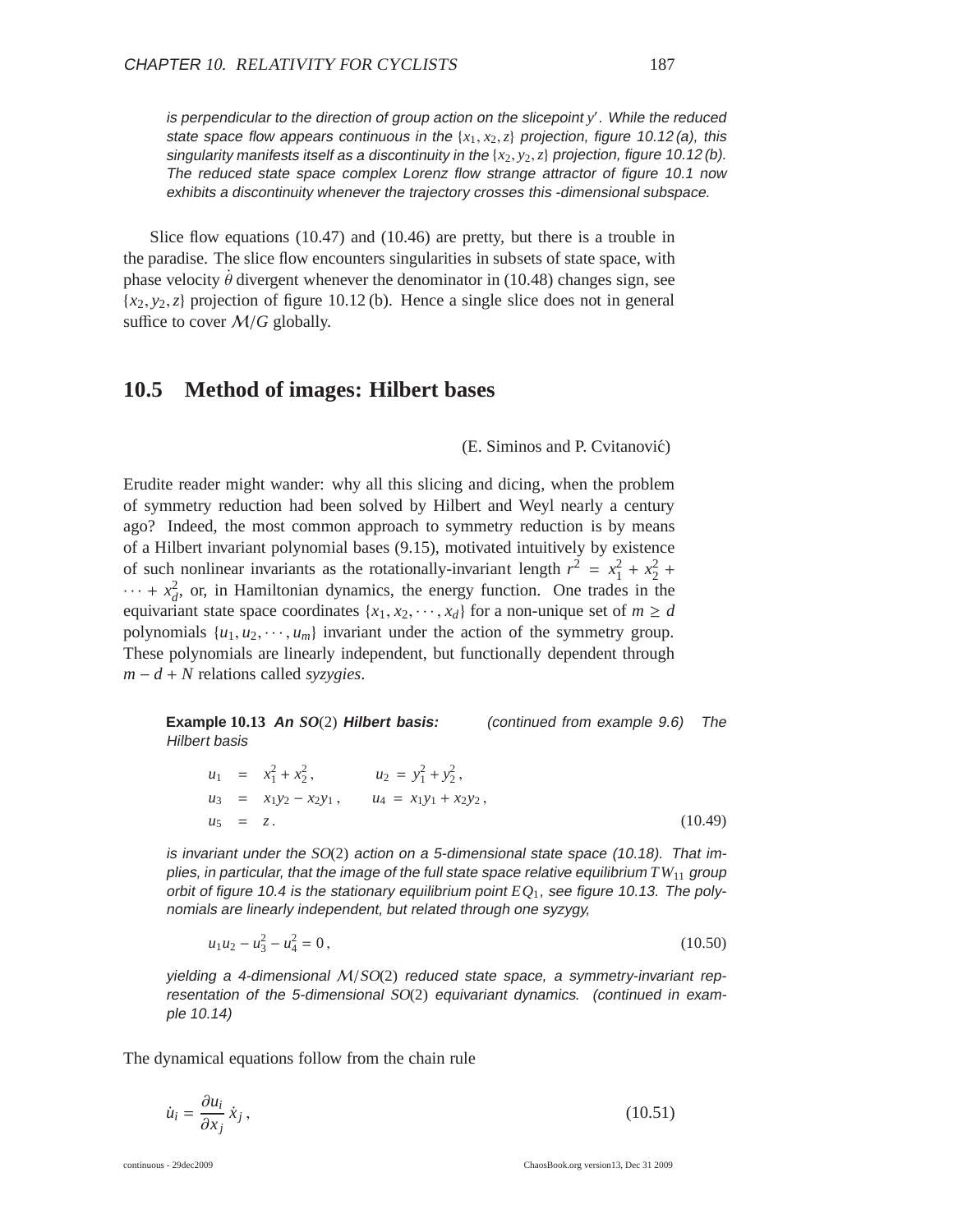**Figure 10.13:** Invariant 'image' of complex Lorenz equations dynamics, figure 10.1, projected onto the invariant polynomials basis (10.49). Note the unstable manifold connection from the equilibrium *EQ*<sup>0</sup> at the origin to the strange attractor controlled by the rotation around relative equilibrium  $EQ<sub>1</sub>$  (the reduced state space image of  $TW_1$ ); as in the Lorenz flow figure 3.7, natural measure close to  $EQ<sub>0</sub>$  is vanishingly small but non-zero.  $u_3$ 



upon substitution  $\{x_1, x_2, \dots, x_d\} \rightarrow \{u_1, u_2, \dots, u_m\}$ . One can either rewrite the dynamics in this basis or plot the 'image' of solutions computed in the original, equivariant basis in terms of these invariant polynomials.

**Example 10.14 Complex Lorenz equations in <sup>a</sup> Hilbert basis:** (continuation of example 10.13) Substitution of (10.2) and (10.49) into (10.51) yields complex Lorenz equations in terms of invariant polynomials:

$$
\begin{aligned}\n\dot{u}_1 &= 2 \sigma (u_3 - u_1) \\
\dot{u}_2 &= -2 u_2 - 2 u_3 (u_5 - \rho_1) \\
\dot{u}_3 &= \sigma u_2 - (\sigma - 1) u_3 - e u_4 + u_1 (\rho_1 - u_5) \\
\dot{u}_4 &= e u_3 - (\sigma + 1) u_4 \\
\dot{u}_5 &= u_3 - b u_5.\n\end{aligned} \tag{10.52}
$$

As far as visualization goes, we need neither construct nor integrate the invariant dynamics (10.52). It suffices to integrate the original, unreduced flow of Figure 10.1, but plot the solution in the image space, i.e.,  $u_i$  invariant, Hilbert polynomial coordinates, as in figure 10.13. <sup>A</sup> drawback of such polynomial projections is that the folding mechanism is harder to view since the dynamics is squeezed near the *z*-axis.

Reducing dimensionality of a dynamical system by elimination of variables through inclusion of syzygies such as (10.50) introduces singularities. Such elimination of variables, however, is not needed for visualization purposes; syzygies merely guarantee that the dynamics takes place on a submanifold in the projection on the  $\{u_1, u_2, \dots, u_m\}$  coordinates. However, when one *reconstructs* the dynamics in the original space  $\mathcal M$  from its image  $\mathcal M/G$ , the transformations have singularities at the fixed-point subspaces of the isotropy subgroups in M.

Nevertheless we can now easily identify a suitable Poincaré section, guided by the Lorenz flow examples of chapter 9, as one that contains the *z*-axis and the image of the relative equilibrium  $TW_1$ , here defined by the condition  $u_1$  =  $u_4$ . As in example 11.4, we construct the first return map using as coordinate the Euclidean arclength along the intersection of the unstable manifold of  $TW_1$ with the Poincaré surface of section, see figure  $10.14$ . Thus the goals set into the introduction to this chapter are attained: we have reduced the messy strange attractor of figure 10.1 to a 1-dimensional return map. As will be explained in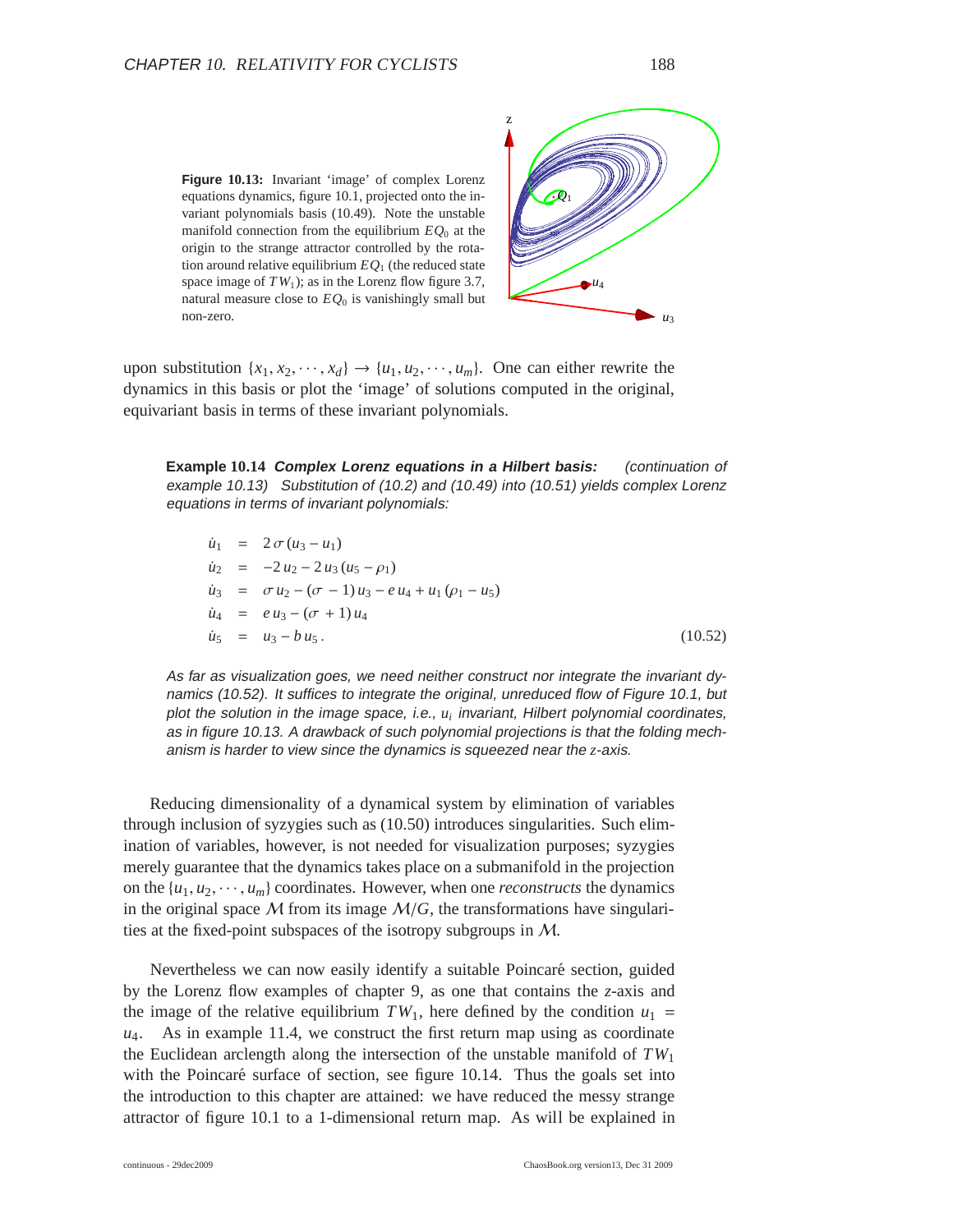

example 11.4 for the Lorenz attractor, we now have the symbolic dynamics and can compute as many relative periodic orbits of the complex Lorenz flow as we wish, missing none.

What limits the utility of Hilbert basis methods are not such singularities, but rather the fact that the algebra needed to determine a Hilbert basis becomes computationally prohibitive as the dimension of the system or of the group increases. Moreover, even if such basis were available, rewriting the equations in an invariant polynomial basis seems impractical, so Hilbert basis computations appear not feasible beyond state space dimension of order ten. When our goal is to quotient continuous symmetries of high-dimensional flows, such as the Navier-Stokes flows, we need a more practical, workable framework. The method of moving frames of sect. 10.4 is one such minimalist alternative.

## **Résumé**

The message: If a dynamical systems has a symmetry, use it! Here we have described how, and offered two approaches to continuous symmetry reduction. In the *method of slices* one fixes a 'slice'  $(y - y')^T t' = 0$ , a hyperplane normal to the group tangent *t'* that cuts across group orbits in the neighborhood of the slicefixing point y'. Each class of symmetry-equivalent points is represented by a single point, with the symmetry-reduced dynamics in the reduced state space M/*G* given by (10.47):

$$
u = v - \dot{\theta} \cdot t, \qquad \dot{\theta} = (v \cdot t')/(t \cdot t').
$$

In practice one runs the dynamics in the full state space, and post-processes the trajectory by the method of moving frames. In the *Hilbert polynomial basis* approach one transforms the equivariant state space coordinates into invariant ones, by a nonlinear coordinate transformation

$$
\{x_1, x_2, \cdots, x_d\} \to \{u_1, u_2, \cdots, u_m\},\
$$

0 100 200 300 400 500

*sn*

0

100

200

300

*sn*+1

400

500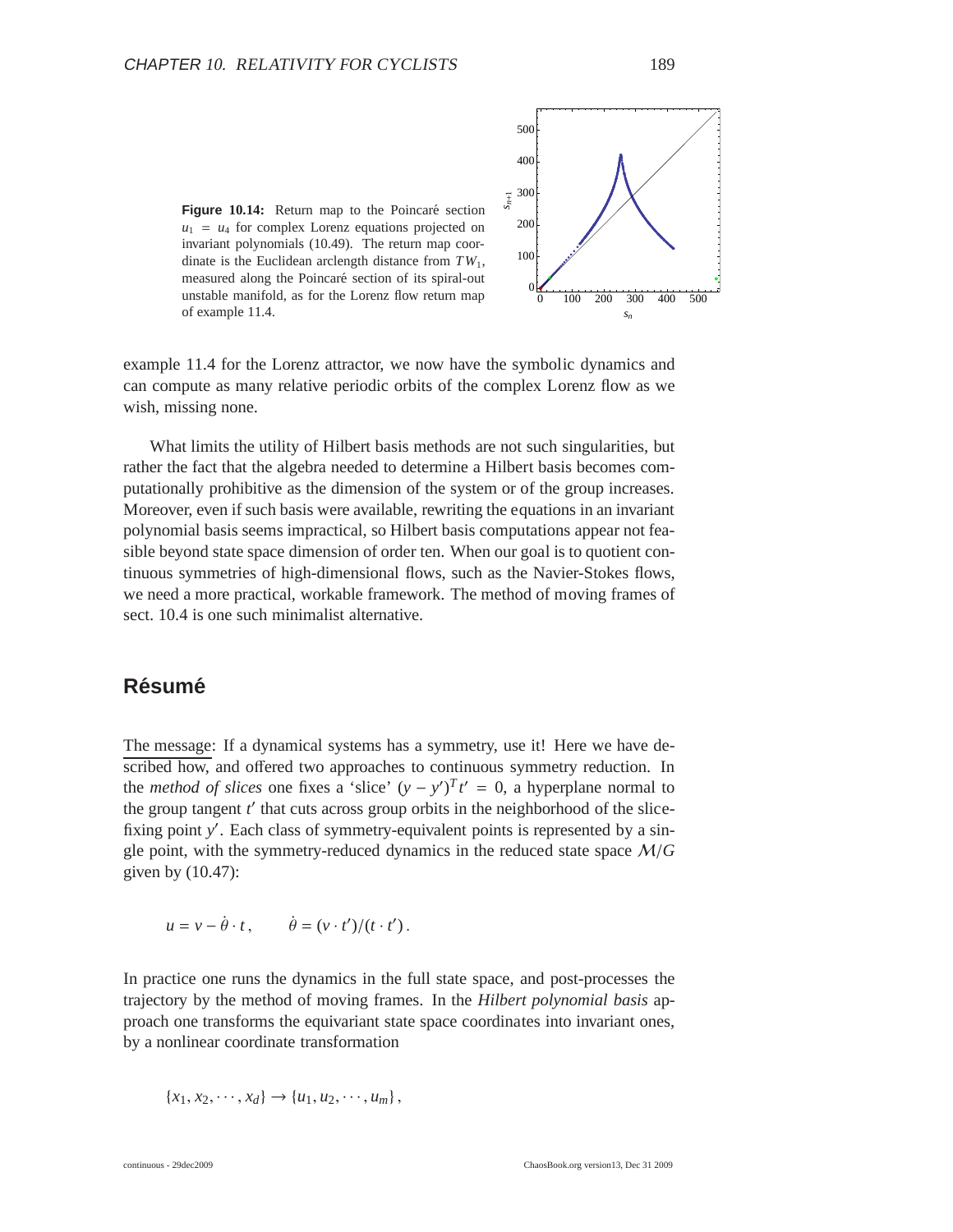In practice, continuous symmetry reduction is considerably more involved than the discrete symmetry reduction to a fundamental domain of chapter 9. Slices are only local sections of group orbits, and Hilbert polynomials are non-unique and difficult to compute for high-dimensional flows. However, there is no need to actually recast the dynamics in the new coordinates: either approach can be used as a visualization tool, with all computations carried out in the original coordinates, and then, when done, projecting the solutions onto the symmetry reduced state space by post-processing the data. The trick is to construct a good set of symmetry invariant Poincaré sections (see sect.  $3.1$ ), and that is always a dark art, with or without a symmetry.

In sect. 2.1.1 we made an attempt to classify 'all possible motions:' (1) equilibria, (2) periodic orbits, (3) everything else. Now one can discern in the fog of dynamics an outline of a more serious classification - long time dynamics takes place on the closure of a set of all invariant compact sets preserved by the dynamics, and those are: (1) 0-dimensional equilibria  $M_{EO}$ , (2) 1-dimensional periodic orbits M*p*, (3) global symmetry induced *N*-dimensional relative equilibria M*TW*, (4)  $(N+1)$ -dimensional relative periodic orbits  $M_p$ , (5) terra incognita. We have some inklings of the 'terra incognita:' for example, symplectic symmetry induces existence of KAM-tori, and in general dynamical settings we encounter *partially hyperbolic invariant tori*, isolated tori that are consequences of dynamics, not of a global symmetry. They are harder to compute than anything we have attempted so far, as they cannot be represented by a single relative periodic orbit, but require a numerical computation of full (*N*+1)-dimensional compact invariant sets and their infinite-dimensional linearized Jacobian matrices, marginal in (*N*+1) dimensions, and hyperbolic in the rest.

We conclude with a few general observations: Higher dimensional dynamics requires study of compact invariant sets of higher dimension than 0-dimensional equilibria and 1-dimensional periodic orbits studied so far. We expect, for example, partially hyperbolic invariant tori to play important role. In this chapter we have focused on the simplest example of such compact invariant sets, where invariant tori are a robust consequence of a global continuous symmetry of the dynamics. The direct product structure of a global symmetry that commutes with the flow enables us to reduce the dynamics to a desymmetrized (*d*−1−*N*)-dimensional reduced state space M/*G*.

Relative equilibria and relative periodic orbits are the hallmark of systems with continuous symmetry. Amusingly, in this extension of 'periodic orbit' theory from unstable 1-dimensional closed periodic orbits to unstable (*N*+1)-dimensional compact manifolds  $M_p$  invariant under continuous symmetries, there are either no or proportionally few periodic orbits. In presence of a continuous symmetry, likelihood of finding a periodic orbit is *zero*. Relative periodic orbits are almost never eventually periodic, i.e., they almost never lie on periodic trajectories in the full state space, so looking for periodic orbits in systems with continuous symmetries is a fool's errand.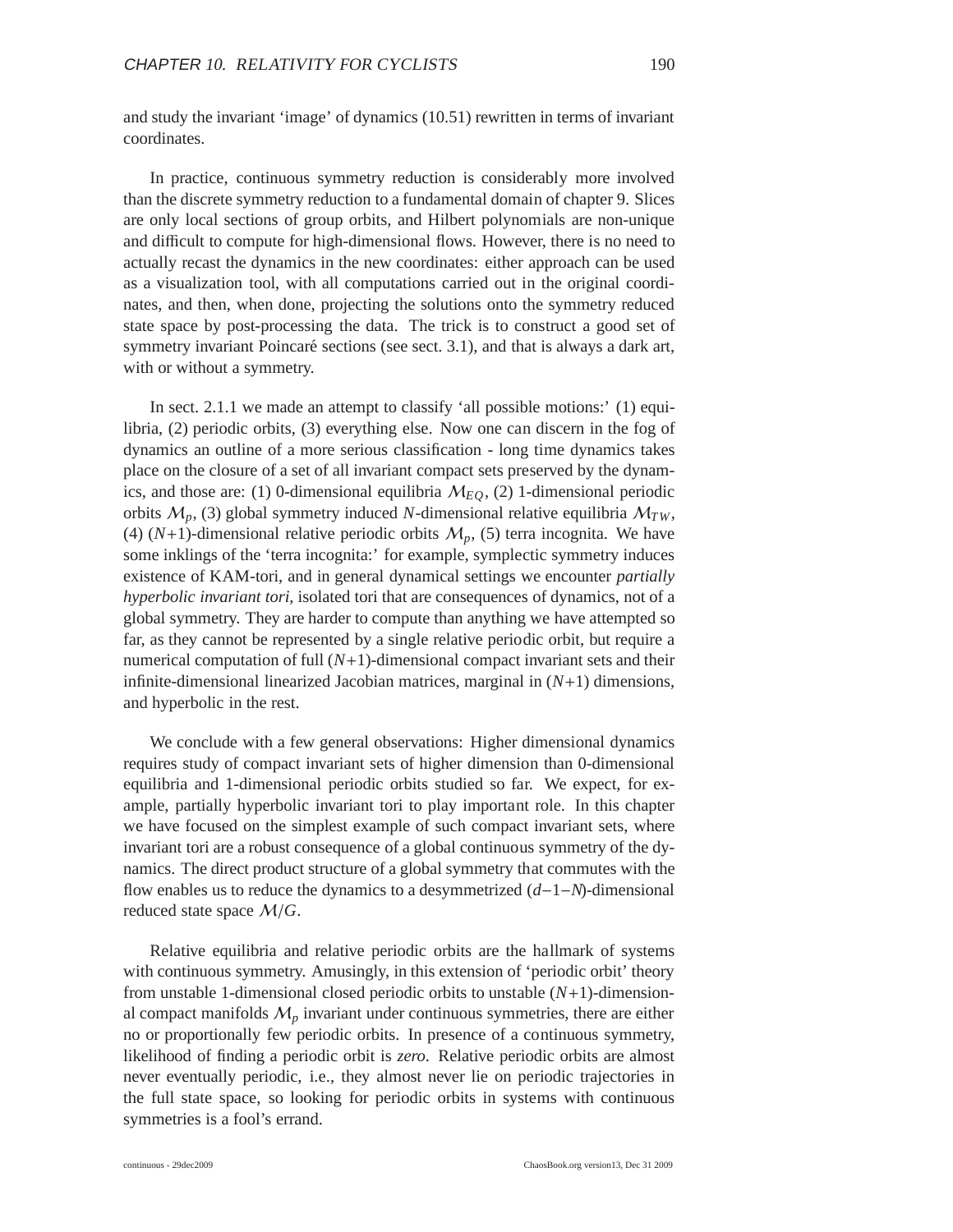However, dynamical systems are often equivariant under a combination of continuous symmetries and discrete coordinate transformations of chapter 9, for example the orthogonal group  $O(n)$ . In presence of discrete symmetries relative periodic orbits within discrete symmetry-invariant subspaces are eventually periodic. Atypical as they are (no generic chaotic orbit can ever enter these discrete invariant subspaces) they will be important for periodic orbit theory, as there the shortest orbits dominate, and they tend to be the most symmetric solutions. chapter 21

## **Commentary**

**Remark 10.1** A brief history of relativity, or, 'Desymmetrization and its discontents' (after Civilization and its discontents; continued from remark 9.1): The literature on symmetries in dynamical systems is immense, most of it deliriously unintelligible. Would it kill them to say 'symmetry group of orbit  $M_p$ ' instead of carrying on about 'isotropies, quotients, factors, normalizers, centralizers and stabilizers?' For the dynamical systems applications at hand we need only basic results, on the level of any standard group theory textbook [10.2]. Chapter 2. of ref. [10.3] offers a pedagogical introduction to Lie groups of transformations, and Nakahara [10.4] to Lie derivatives and brackets. The presentation given here is in part based on Siminos thesis [10.29] and ref. [10.30]. The reader is referred to the monographs of Golubitsky and Stewart [10.42], Hoyle [10.44], Olver [10.45], Bredon [10.19], and Krupa [10.46] for more depth and rigor than would be wise to wade into here.

The relative equilibria and relative periodic solutions are related to equilibria and periodic solutions respectively of dynamics reduced by the symmetries. They appear in many physical situations, such as motion of rigid bodies, gravitational *N*-body problems, molecules, nonlinear waves, spiralling patterns and turbulence. According to Cushman, Bates [10.5] and Yoder [10.6], C. Huygens [10.7] understood the relative equilibria of a spherical pendulum many years before publishing them in 1673. A reduction of the translation symmetry was obtained by fixing the center of mass at the origin or, considering a configuration as an element of the disposition space  $\mathbb{R}^D/(1, ..., 1)\mathbb{R}$  by Jacobi. According to Chenciner [10.8, 10.10], the first attempt to find (relative) periodic solutions of the *N*-body problem by was the 1896 short note by Poincaré [10.9], in the context of the 3-body problem. Relative equilibria of the *N*-body problem (known in this context as the Lagrange points, stationary in the co-rotating frame) are circular motions in the inertial frame, and relative periodic orbits correspond to quasiperiodic motions in the inertial frame. Relative equilibria can exist in a rotating frame, and are called central configurations. For relative periodic orbits in celestial mechanics see also ref. [10.11]. Striking application of relative periodic orbits has been the discovery of "choreographies" of *N*-body problems [10.12, 10.13, 10.14].

The notion of a *moving frame* as a map from a manifold to a Lie group was introduced by Cartan [10.33], and the factorization (10.40) is stated (without reference) on p. 31 of Anosov and Arnol'd [10.34]. We follow Fels and Olver who view the method as an alternative to the Gröbner bases methods (here called 'Hilbert bases') to compute functionally independent fundamental invariant bases for general group actions, with no explicit connection to dynamics, differential equations or symmetry reduction. 'Fundamental' here means that they can be used to generate all other invariants. Olver's monograph [10.45] is pedagogical, but does not describe the original Cartan's method. Fels and Olver papers [10.40, 10.41] are lengthy and technical. They refer to Cartan's method as method of 'moving frames' and view it as a special and less rigorous case of their 'moving coframe'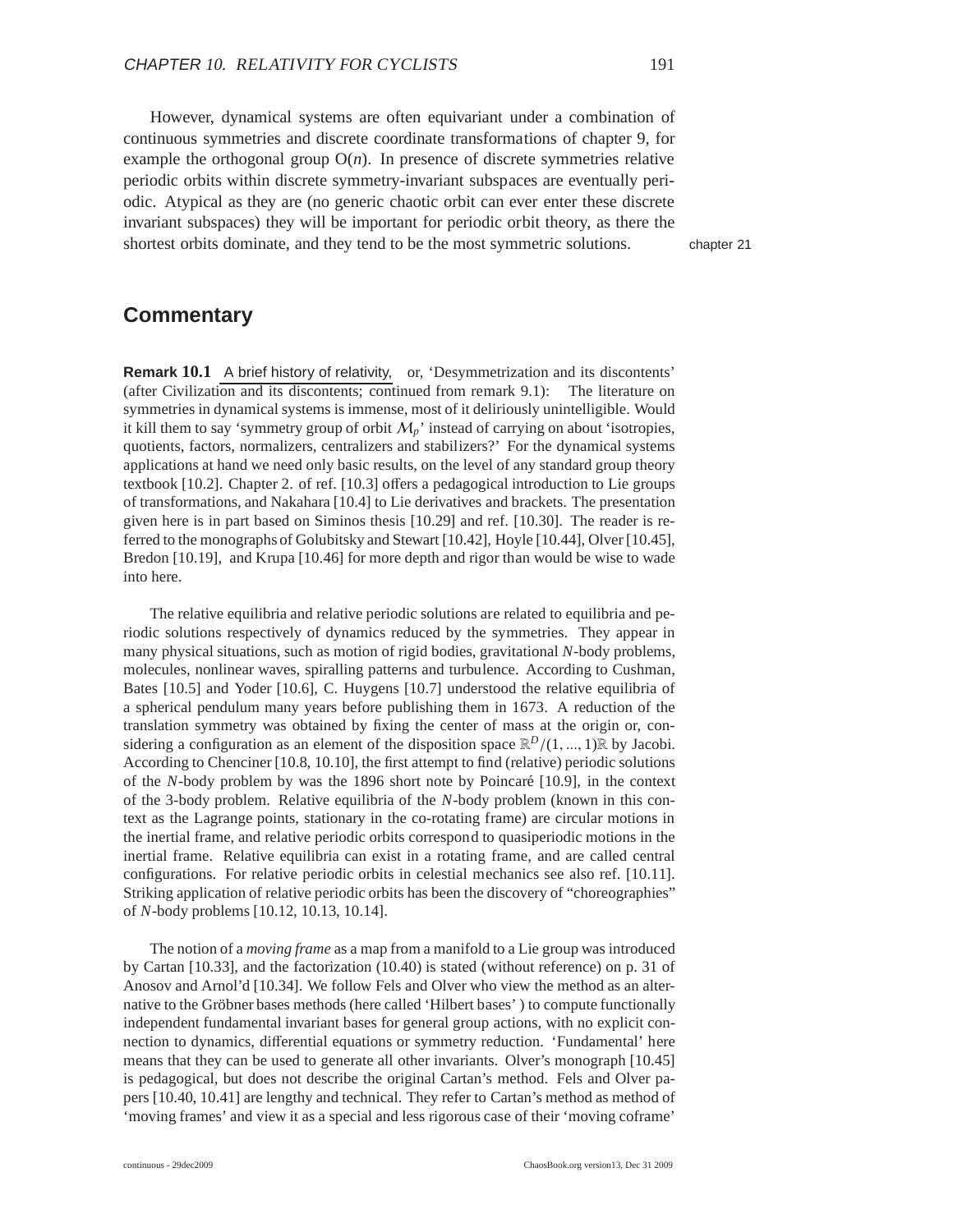method. The name 'moving coframes' arises through the use of Maurer-Cartan form which is a coframe on the Lie group  $G$ , i.e., they form a pointwise basis for the cotangent space. In refs. [10.29, 10.30] the invariant bases generated by the moving frame method are used as a basis to project a full state space trajectory to the slice (i.e.., the M/*G* reduced state space).

The basic idea of the 'method of slices' is intuitive; for example, it is stated without attribution as the problem 1. of Sect. 6.2 of Arnol'd *Ordinary Di*ff*erential Equations* [10.32]. It is reinvented often,

#### HaMe98

Derivation of sect. 10.4.2 follows Rowley and Marsden [10.37] who, in the pattern recognition and 'template fitting' settings, call (10.46) the 'reconstruction equation' [10.36, 10.35].

For the definition of 'slice' see, for example, Chossat and Lauterbach [10.39]. Briefly, a submanifold M*<sup>y</sup>* ′ containing *y* ′ is called a *slice* through *y* ′ if it is invariant under isotropy  $G_y(M_{y}) = M_{y}$ . If *y*' is a fixed point of *G*, than slice is invariant under the whole group. The slice theorem is explained, for example, in Encyclopaedia of Mathematics. Slices tend to be discussed in contexts much more difficult than our application - symplectic groups, sections in absence of global charts, non-compact Lie groups. We follow refs. [10.35] in referring to a local group-orbit section as a 'slice.' Refs. [10.19, 10.16] and others refer to global group-orbit sections as 'cross-sections,' a term that we rather avoid, as it already has a different and well established meaning in physics. Duistermaat and Kolk [10.15] refer to 'slices,' but the usage goes back at least to Guillemin and Sternberg [10.16] in 1984, Palais [10.18] in 1961 and Mastow [10.17] in 1957. Bredon [10.19] discusses both cross-sections and slices. Guillemin and Sternberg [10.16] define the 'cross-section,' but emphasize that finding it is very rare: "existence of a global section is a very stringent condition on a group action. The notion of 'slice' is weaker but has a much broader range of existence."

The Gilmore and Lettelier monograph [10.21] offers a very clear, detailed and user friendly discussion of symmetry reduction by means of Hilbert polynomial bases (do not look for 'Hilbert' in the index, though). The determination of a Hilbert basis appears computationally prohibitive for state space dimensions larger than ten [10.38, 10.39], and rewriting the equations of motions in invariant polynomial bases appears impractical for high-dimensional flows.

Sect. 10.1.2 'Lie groups for cyclists' is bit of a joke in more ways than one. First, 'cyclist,' 'pedestrian' throughout ChaosBook.org refer jokingly both to the title of Lipkin's *Lie groups for pedestrians*[10.22] and to our preoccupations with actual cycling. Lipkin's 'pedestrian' is fluent in Quantum Field Theory, but wobbly on Dynkin diagrams. More to the point, it's impossible to dispose of Lie groups in a page of text. As a counterdote to the 1-page summmary of sect. 10.1.2, consider reading Gilmore's monograph [10.20] which offers a quirky, personal and enjoyable distillation of a lifetime of pondering Lie groups. As seems to be the case with any textbook on Lie groups, it will not help you with the problem at hand, but it is the only place you can learn both what Galois actually did when he invented the theory of finite groups in 1830, and what, inspired by Galois, Lie actually did in his 1874 study of symmetries of ODEs. Gilmore also explains many things that we pass over in silence here, such as matrix groups, group manifolds, and compact groups.

**Remark 10.2** Complex Lorenz equations (10.1) were introduced by Gibbon and McGuinness  $[10.24, 10.25]$  as a low-dimensional model of baroclinic instability in the at-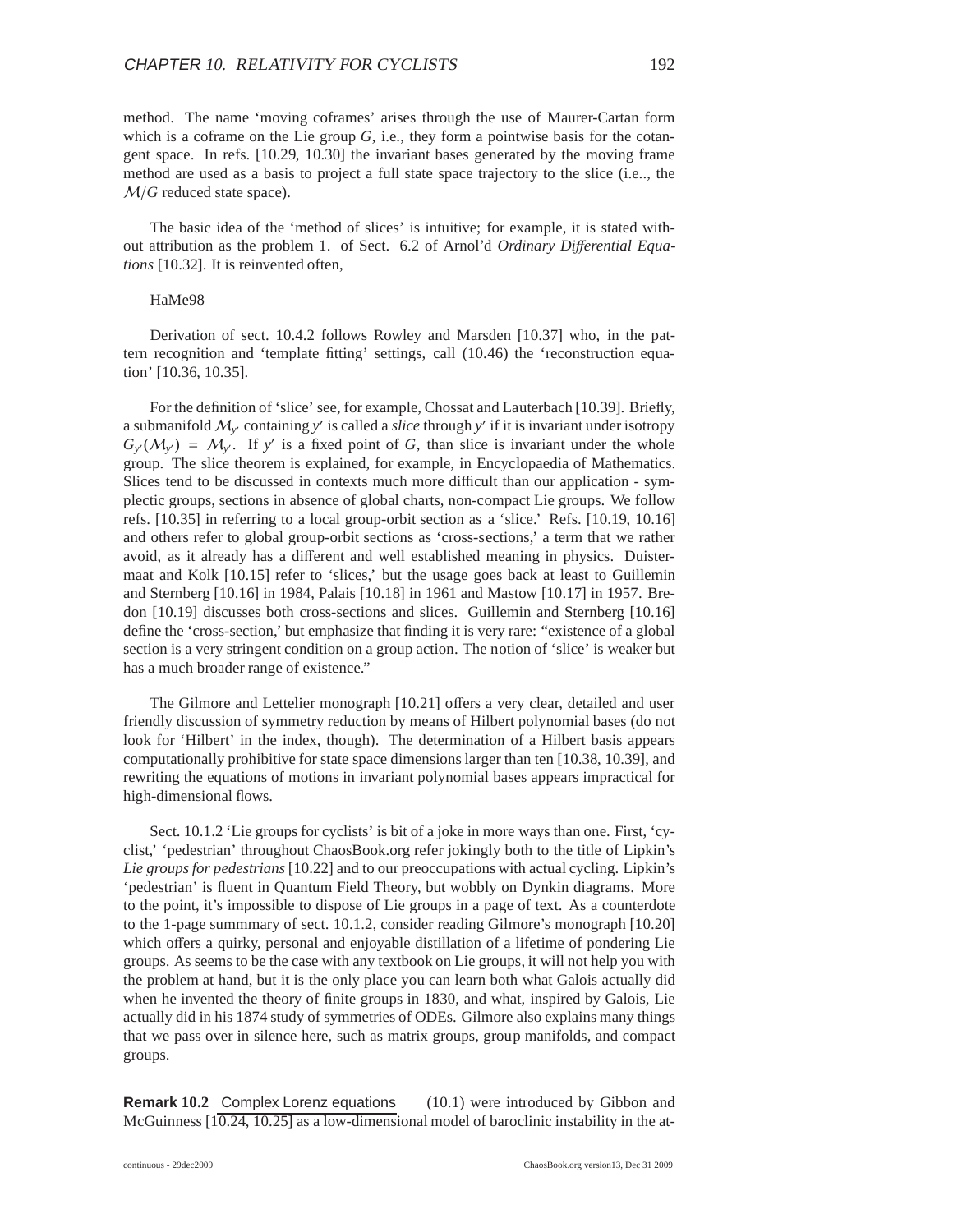mosphere. They are a generalization of Lorenz equations (2.12). Ning and Haken [10.26] have shown that equations isomorphic to complex Lorenz equations also appear as a truncation of Maxwell-Bloch equations describing a single mode, detuned, ring laser. They set  $e + \rho_2 = 0$  so that a detuned equilibrium exists. Bakasov and Abraham [10.27] criticize this choice as being "degenerate" (the choice of Ning and Haken leads to non-generic bifurcations) and show that one can use complex Lorenz equations with  $\rho_2 = 0$  and  $e \neq 0$  to describe detuned lasers. Here we are not interested in the physical applications of these equations; rather, we study them as a simple example of a dynamical system with continuous (but no discrete) symmetries, with a view of testing methods of reducing the dynamics to a lower-dimensional reduced state space. Complex Lorenz flow examples and exercises in this chapter are based on E. Siminos thesis [10.29] and R. Wilczak project report [10.31]. (E. Siminos)

(E. Siminos and P. Cvitanović)

## **Exercises**

- 10.1. **Visualizations of the 5-dimensional complex Lorenz** flow: Plot complex Lorenz flow projected on any three of the five  $\{x_1, x_2, y_1, y_2, z\}$  axes. Experiment with different visualizations.
- 10.2. **An SO**(2)**-equivariant flow with two Fourier modes:** Complex Lorenz equations (10.1) of Gibbon and McGuinness [10.24] have a degenerate 4-dimensional subspace, with SO(2) acting only in its lowest nontrivial representation. Here is a possible model, still 5-dimensional, but with SO(2) acting in the two lowest representations. Such models arise as truncations of Fourier-basis representations of PDEs on periodic domains. In the complex form, the simplest such modification of complex Lorenz equations may be the "2-mode" system

$$
\dot{x} = -\sigma x + \sigma x^* y
$$
\n
$$
\dot{y} = (r - z)x^2 - ay
$$
\n
$$
\dot{z} = \frac{1}{2}(x^2 y^* + x^{*2} y) - bz,
$$
\n(10.53)

where  $x, y, r = r_1 + ir_2, a = 1 + ie$  are complex and *z*, *b*,  $\sigma$  are real. Rewritten in terms of real variables  $x = x_1 + i x_2$ ,  $y = y_1 + i y_2$  this is a 5-dimensional first order ODE system

$$
\dot{x}_1 = -\sigma x_1 + \sigma y_1 \n\dot{x}_2 = -\sigma x_2 + \sigma y_2 \n\dot{y}_1 = (\rho_1 - z)x_1^2 - r_2 x_2 - y_1 - ey_2
$$

$$
\dot{y}_2 = \n\dot{z} = -bz + x_1y_1 + x_2y_2.
$$
\n(10.54)

Verify (10.54) by substituting  $x = x_1 + i x_2$ ,  $y = y_1 + i y_2$ ,  $r = r_1 + i r_2$ ,  $a = 1 + i e$  into the complex 2-mode equations (10.53).

10.3. **SO**(2) **rotations in a plane:** Show by exponentiation (10.7) that the SO(2) Lie algebra element **T** generates rotation *g* in a plane,

$$
g(\theta) = e^{\text{T}\theta} = \cos\theta \begin{pmatrix} 1 & 0 \\ 0 & 1 \end{pmatrix} + \sin\theta \begin{pmatrix} 0 & 1 \\ -1 & 0 \end{pmatrix}
$$

$$
= \begin{pmatrix} \cos\theta & \sin\theta \\ -\sin\theta & \cos\theta \end{pmatrix}.
$$
 (10.55)

10.4. **Invariance under fractional rotations.** Argue that if the isotropy group of the velocity field  $v(x)$  is the discrete subgroup  $C_m$  of  $SO(2)$  rotations about an axis (let's say the '*z*-axis'),

$$
C^{1/m}v(x) = v(C^{1/m}x) = v(x), \qquad (C^{1/m})^m = e,
$$

the only non-zero components of Fourier-transformed equations of motion are  $a_{im}$  for  $j = 1, 2, \cdots$ . Argue that the Fourier representation is then the quotient map of the dynamics,  $M/C_m$ . (Hint: this sounds much fancier than what is - think first of how it applies to the Lorenz system and the 3-disk pinball.)

10.5. **U**(1) **equivariance of complex Lorenz equations for finite angles:** Show that the vector field in complex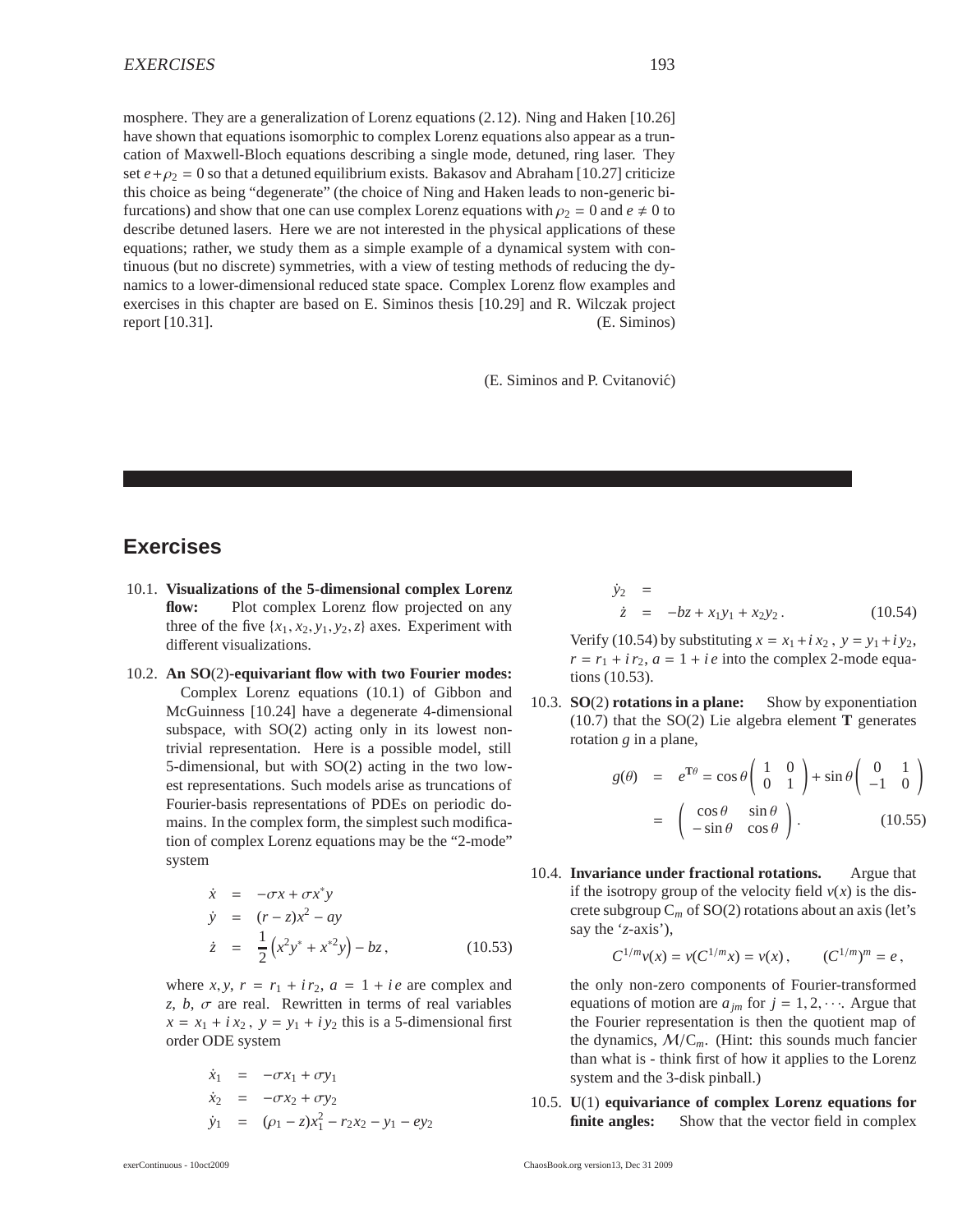Lorenz equations (10.1) is equivariant under the unitary group U(1) acting on  $\mathbb{R}^5 \cong \mathbb{C}^2 \times \mathbb{R}$  by

$$
g(\theta)(x, y, z) = (e^{i\theta}x, e^{i\theta}y, z), \quad \theta \in [0, 2\pi) \, . (10.56)
$$

(E. Siminos)

- 10.6. **SO**(2) **equivariance of complex Lorenz equations for finite angles:** Show that complex Lorenz equations (10.2) are equivariant under rotation for finite angles.
- 10.7. **Stability matrix of complex Lorenz flow:** Compute the stability matrix (10.26) for complex Lorenz equations (10.2).
- 10.8. **Rotational equivariance, infinitesimal angles.** Show that complex Lorenz equations are equivariant under infinitesimal SO(2) rotations.
- 10.9. **Discover the equivariance of a given flow:** Suppose you were given complex Lorenz equations, but nobody told you they are SO(2) equivariant. More generally, you might encounter a flow without realizing that it has a continuous symmetry - how would you discover it?
- 10.10. **Equilibria of complex Lorenz equations:** Find all equilibria of complex Lorenz equations. Hint: Equilibria come either in the fixed Fix (*G*) subspace, or on a group orbit.
- 10.11. **Equilibria of complex Lorenz equations:** exercise 10.10 we found only one equilibrium of complex Lorenz equations. The Ning and Haken [10.26] version of complex Lorenz equations (a truncation of Maxwell-Bloch equations describing a single mode ring laser) sets  $e + \rho_2 = 0$  so that a detuned equilibrium exists. Test your routines on 2 cases: (a)  $e = 0$ ,  $\rho_2 = 0$ . As discussed by Siminos [10.29], reality of parameters *a*, ρ in (10.1) implies existence of a discrete  $C_2$  symmetry. (b)  $e + \rho_2 = 0$ ,  $e \neq 0$ . You might want to compare results 10.13. **Visualizations of the complex Lorenz flow in polar** with those of Ning and Haken.
- 10.12. **Complex Lorenz equations in polar coordinates.** Rewrite complex Lorenz equations from Cartesian to polar coordinates, using  $(x_1, x_2, y_1, y_2, z) =$

$$
(r_1 \cos \theta_1, r_1 \sin \theta_1, r_2 \cos \theta_2, r_2 \sin \theta_2, z), (10.57)
$$

where  $r_1 \geq 0$ ,  $r_2 \geq 0$ . Show that in polar coordinates the equations take form

$$
\begin{pmatrix}\n\dot{r}_1 \\
\dot{\theta}_1 \\
\dot{r}_2 \\
\dot{\theta}_2 \\
\dot{z}\n\end{pmatrix} = \begin{pmatrix}\n-\sigma (r_1 - r_2 \cos \theta) \\
-\sigma \frac{r_2}{r_1} \sin \theta \\
-r_2 + r_1 ((\rho_1 - z) \cos \theta - \rho_2 \sin \theta) \\
e + \frac{r_1}{r_2} ((\rho_1 - z) \sin \theta + \rho_2 \cos \theta) \\
-bz + r_1 r_2 \cos \theta\n\end{pmatrix},
$$

We know from classical mechanics that for translationally or rotationally invariant flows the relative distance is invariant (that is why one speaks of 'relative' equilibria), hence we introduce a variable  $\theta = \theta_1 - \theta_2$ .  $\theta_1$  and  $\theta_2$  change in time, but at the relative equilibria the difference between them is constant. Show that this new variable allows us to rewrite the complex Lorenz equations as 4 coupled polar coordinates equations:

$$
\begin{pmatrix}\n\dot{r}_1 \\
\dot{r}_2 \\
\dot{\theta} \\
\dot{z}\n\end{pmatrix} = \begin{pmatrix}\n-\sigma (r_1 - r_2 \cos \theta) \\
-r_2 + (\rho_1 - z)r_1 \cos \theta \\
-e - (\sigma \frac{r_2}{r_1} + (\rho_1 - z) \frac{r_1}{r_2}) \sin \theta \\
-bz + r_1 r_2 \cos \theta\n\end{pmatrix} (10.58)
$$

where we have set  $\rho_2 = 0$ . Plot a long-time solution of these equations and show that the polar representation introduces singularities into what initially was a smooth flow:



We shall encounter the same problem in implementing the  $x_1 = 0$  moving frames slice). A polar coordinates  ${r_1, r_2, \theta}$  plot of the complex Lorenz flow strange attractor.  $\theta$  is very small until the trajectory approaches either  $r_1 \rightarrow 0$  or  $r_2 \rightarrow 0$ , where Mathematica continues through the singularity by a rapid change of  $\theta$  by  $\pi$ . The the fixed Fix (*G*) subspace  $(r_1, r_2, \theta, z) = (0, 0, \theta, z)$ separates the two folds of the attractor.

- **coordinates:** Plot complex Lorenz flow projected on any three of the  $\{r_1, r_2, \theta, z\}$  coordinates. Experiment with different visualizations. The flow (10.58) is singular as  $r_j \rightarrow 0$ , with angle  $\theta_j$  going through a rapid change there: is that a problem? Does it make sense to insist on  $r_1 \geq 0, r_2 \geq 0$ , or should one let them have either sign in order that the  $\theta$  trajectory be continuous?
- 10.14. **Computing the relative equilibrium**  $TW_1$ : Find the relative equilibria of the complex Lorenz equations by finding the equilibria of the system in polar coordinates (10.58). Show that
	- (a) The relative equilibrium (hereafter referred to  $[10.29]$  as  $TW_1$ ) is given by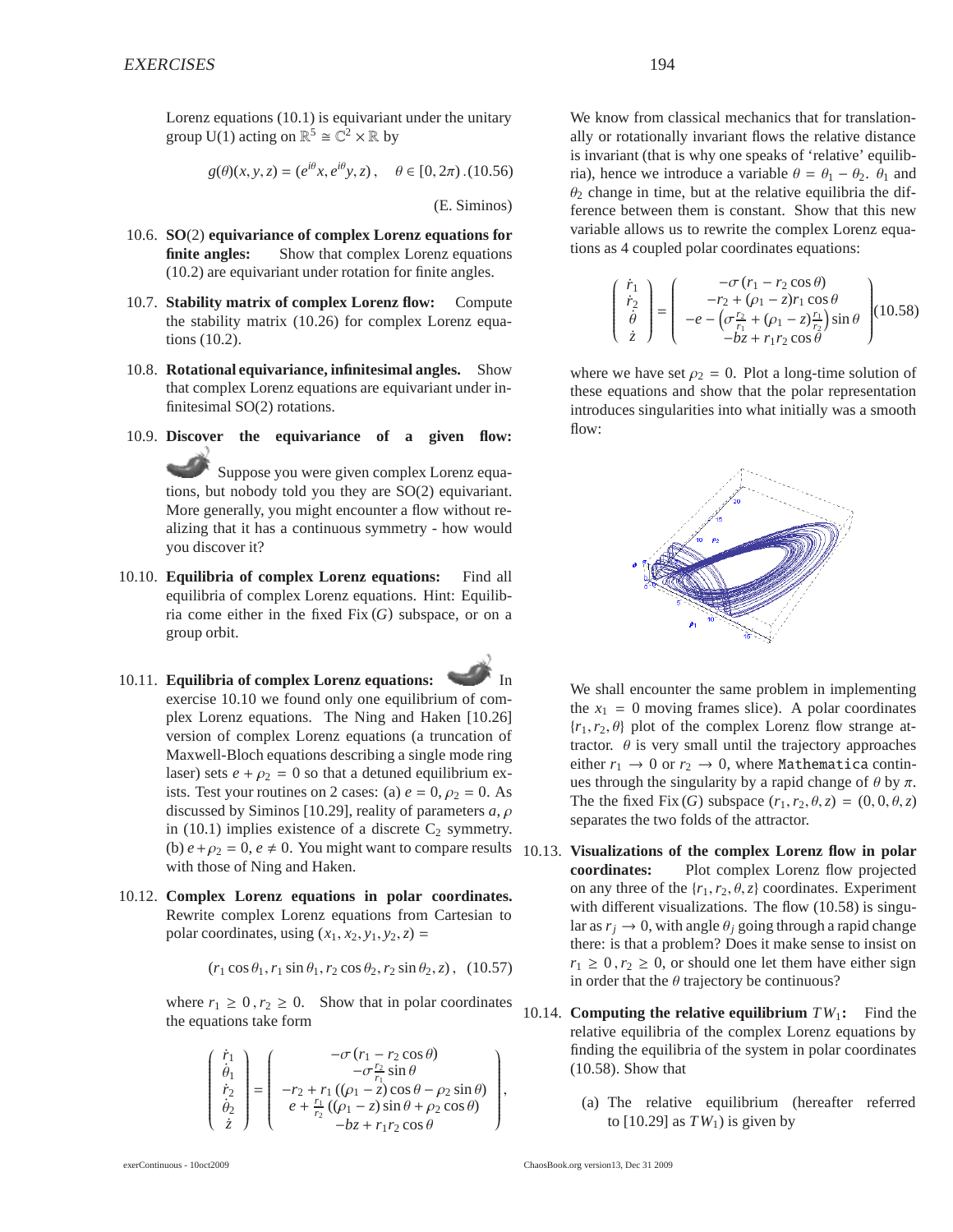$$
(r_1, r_2, \theta, z) = \left(\sqrt{b\,(\rho_1 - d)}, \sqrt{bd\,(\rho_1 - d)}, \right. \n\cos^{-1}\left(1/\sqrt{d}\right), \rho_1 - d\right), (10.59)
$$

where  $d = 1 + e^2/(\sigma + 1)^2$ ,

is

$$
\dot{\theta}_i = \sigma e / (\sigma + 1), \qquad (10.60)
$$

with the period  $T_{TW_1} = 2\pi(\sigma + 1)/\sigma e$ .

- 10.15. **Relative equilibrium**  $TW_1$  in polar coordinates: Plot the equilibrium  $TW_1$  in polar coordinates.
- 10.16. **Relative equilibrium** *TW*<sup>1</sup> **in Cartesian coordinates:** Show that for our parameter values,

$$
x_{TW_1} = (x_1, x_2, y_1, y_2, z)
$$
(10.61)  
= (8.4849, 0.077135, 8.4856, 0, 26.999),

is a point on the  $TW_1$  orbit. Plot the relative equilibrium *TW*<sup>1</sup> in Cartesian coordinates.

- 10.17. **Eigenvalues and eigenvectors of** *TW*<sup>1</sup> **stability matrix:** Compute the eigenvalues and eigenvectors of the stability matrix (10.26) evaluated at  $TW_1$  and using the (10.2) parameter values, in (a) Cartesian coordinates, (b) polar coordinates.
- 10.18. **The eigen-system of** *TW*<sup>1</sup> **stability matrix in polar coordinates:** Plot the eigenvectors of *A* at  $TW_1$  in polar coordinates, as well as the complex Lorenz flow at values very near *TW*1.
- 10.19. **Eigenvalues and eigenvectors of** *EQ*<sup>0</sup> **stability matrix:** Find the eigenvalues and the eigenvectors of the stability matrix *A* (10.26) at  $EQ_0 = (0, 0, 0, 0, 0)$  determined in exercise 10.10. ChaosBook convention is to order eigenvalues from most positive (unstable) to the most negative. Follow that. Replace complex eigenvectors by the real, imaginary parts, as that is what you actually use.
- 10.20. **The eigen-system of the stability matrix at**  $EQ_0$ **:** Plot the eigenvectors of *A* at *EQ*<sup>0</sup> and the complex Lorenz flow at values very close to  $EO_0$ .
- 10.21. **SO**(2) **or harmonic oscillator slice:** Construct a moving frame slice for action of SO(2) on  $\mathbb{R}^2$

$$
(x, y) \mapsto (x \cos \theta - y \sin \theta, x \sin \theta + y \cos \theta)
$$

by, for instance, the positive *y* axis:  $x = 0$ ,  $y > 0$ . Write out explicitly the group transformations that bring any point back to the slice. What invariant is preserved by this construction? (E. Siminos)

exerContinuous - 10oct2009 ChaosBook.org version13, Dec 31 2009

- 10.22. **State space reduction by a slice, finite time segments:** Replace integration of the complex Lorenz equations by a sequence of finite time steps, each followed by a rotation such that the next segment initial point is in the slice  $y_2 = 0, y_1 > 0.$
- (b) The angular velocity of relative equilibrium  $TW_1$  10.23. **State space reduction by a slice, ODE formulation:** Reconsider (10.22) in the sequence of infinitesimal time steps limit, each followed by an infinitesimal rotation such that the next segment initial point is in the slice  $y_2 = 0$ ,  $y_1 > 0$ . Derive the corresponding 4*d* reduced state space ODE for the complex Lorenz flow. Here is a way to do it, bit different from the derivation given in sect. 10.4.2.

Infinitesimal time version of the moving frames symmetry reduction is attained by taking small time steps in figure 10.11 and dropping the higher order terms. For infinitesimal  $d\theta$  we set  $\sin d\theta \approx d\theta$ ,  $\cos d\theta \approx 1$ ,  $g(d\theta) \approx 1 + d\theta$ **T**, and the condition (10.41) for rotating an infinitesimal time evolution step  $dx = v dt$  back into the slice

$$
0 = (y + dx) \cdot g(d\theta)^T \mathbf{T} y'
$$
  
\n
$$
\approx (y + dt v) \cdot (1 + d\theta \mathbf{T})^T \mathbf{T} y'
$$
  
\n
$$
\approx dt v \cdot \mathbf{T} y' + d\theta y \cdot \mathbf{T}^T \mathbf{T} y'
$$

yields

$$
d\theta \approx -\frac{v \cdot \mathbf{T} y'}{y \cdot \mathbf{T}^T \mathbf{T} y'} dt. \tag{10.62}
$$

Let  $u(y)$  be the vector field that generates the flow in the reduced state space. According to



in the limit that  $g(d\theta) \approx 1 + d\theta \mathbf{T}$  the infinitesimal time step under *u* is connected to the time step under *v* by

$$
y + u dt = (1 + d\theta \mathbf{T}) \cdot (y + v dt).
$$

Dropping second order terms, dividing through with *dt*

$$
u = v + \frac{d\theta}{dt} \mathbf{T} y,
$$

and substituting (10.62) gives the reduced state space equations (10.47):

$$
\dot{x} = v - \frac{(v \cdot \mathbf{T}y')}{(y \cdot y')_4} \mathbf{T}y, \qquad (10.63)
$$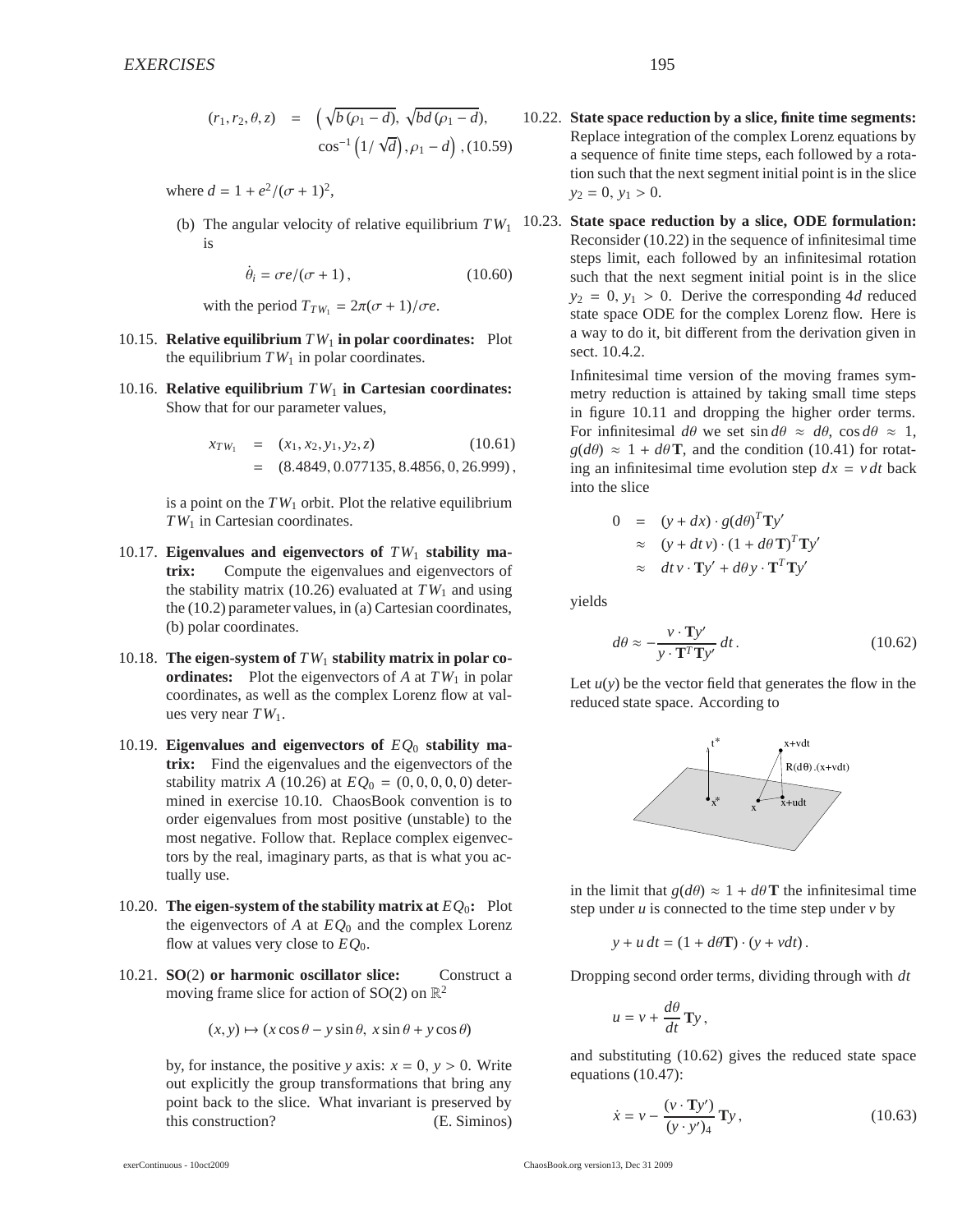$x_1 x_1^* + x_2 x_2^* + y_1 y_1^* + y_2 y_2^*$  is the dot-product restricted to the 4-dimensional representation of SO(2). By construction, the motion stays in the (*d*−1)-dimensional slice.

- 10.24. **Accumulated phase shift:** Derive the 1*d* equation (10.46) for the accumulated phase shift  $\theta$  associated with the 4-dimensional reduced state space ODE of exercise 10.23.
- 10.25. **The moving frame flow stays in the reduced state space:** Show that the flow (10.63) stays in a  $(d-1)$ dimensional slice.

where we have used the fact that  $-x \cdot T T x^* = (x \cdot x^*)^4 = 10.26$ . **State space reduction by a relative equilibrium**  $TW_1$ **cross-section:** Replace integration of the complex Lorenz equations by a sequence of short time steps, each followed by a rotation such that the next segment initial point is in the relative equilibrium  $TW_1$  cross-section

$$
(y-y_{TW_1})\cdot t_{TW_1}=0\,,\qquad t_{TW_1}={\bf Ty}_{TW_1}\,, (10.64)
$$

where for any *x*,  $y = g(\theta) \cdot x$  is the rotation that lies in the cross-section. Check figure 10.12 by long-time integration of (10.63).

## **References**

- [10.1] P. Cvitanović, R. L. Davidchack and E. Siminos, "State space geometry of a spatio-temporally chaotic Kuramoto-Sivashinsky flow," *SIAM J. Applied Dynam. Systems* (2009); arXiv:0709.2944.
- [10.2] M. Hamermesh, *Group theory and its application to physical problems* (Addison-Wesley, Reading, 1962).
- [10.3] G. W. Bluman and S. Kumei, *Symmetries and di*ff*erential equations* (Springer, New York 1989).
- [10.4] M. Nakahara, *Geometry, topology and physics* (Inst. of Physics Publ., Bristol, 1990).
- [10.5] R. H. Cushman and L. M. Bates, *Global aspects of classical integrable systems*, p. 402 (Birkhäuser, Basel 1997).
- [10.6] J. G. Yoder, *Unrolling time: Christiaan Huygens and the mathematization of nature* (Cambridge Univ. Press, Cambridge 1988).
- [10.7] C. Huygens, *L'Horloge `a pendule* (Swets & Zeitlinger, Amsterdam 1673, 1967).
- [10.8] A. Albouy and A. Chenciner, "Le problème des *n* corps et les distances mutuelles," *Invent. Math.* **31**, 151 (1998).
- [10.9] H. Poincaré, "Sur les solutions périodiques et le principe de moindre action," *C.R.A.S.* **123**, 915 (1896).
- [10.10] A. Chenciner, "Symmetries and 'simple' solutions of the classical *N*body problem," in *Proceedings ICMP03* (2003).
- [10.11] R. Broucke, "On relative periodic solutions of the planar general threebody problem," *Celestial Mechanics and Dynamical Astronomy* **12**, 439 (1975).
- [10.12] A. Chenciner and R. Montgomery, "A remarkable solution of the 3-body problem in the case of equal masses," *Ann. Math.* **152**, 881 (2000).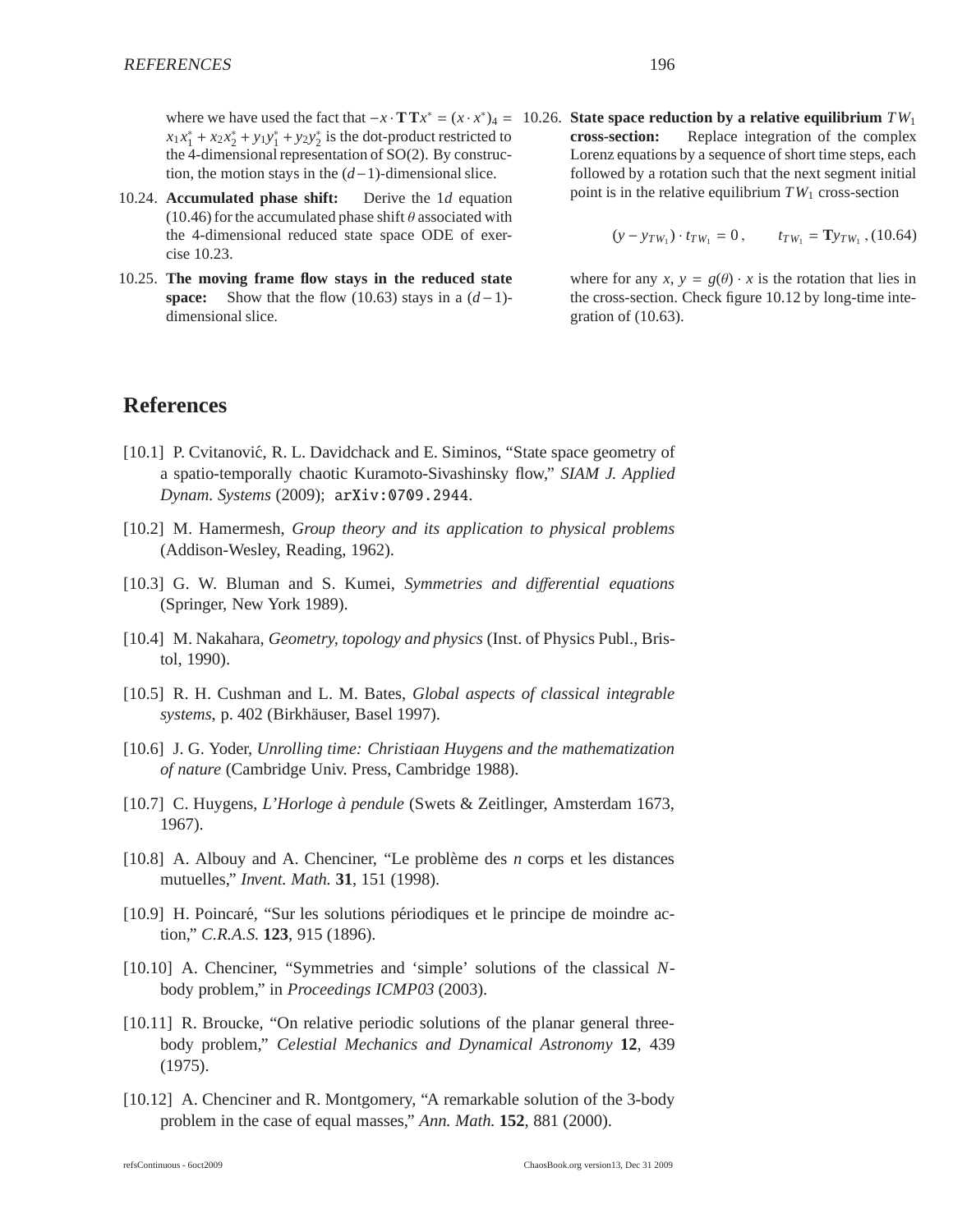- [10.13] A. Chenciner, J. Gerver, R. Montgomery and C. Simó, "Simple choreographic motions of *N*-bodies: A preliminary study," pp. 287-308 in P. Newton, P. Holmes and A. Weinstein, eds., *Geometry, mechanics and dynamics* (Springer, New York 2002).
- [10.14] C. McCord, J. Montaldi, M. Roberts and L. Sbano, "Relative periodic orbits of symmetric Lagrangian systems," pp. 482-493, in Freddy Dumortier and et.al., eds., *Proceedings of Equadi*ff *2003* (2004).
- [10.15] J. J. Duistermaat and J. A. C. Kolk, *Lie groups* (Springer, New York 2000).
- [10.16] V. Guillemin and S. Sternberg, *Symplectic techniques in physics* (Cambridge Univ. Press, Cambridge 1990).
- [10.17] G. D. Mostow, "Equivariant embeddings in Euclidean space," *Ann. Math.* **65**, 432 (1957).
- [10.18] R. S. Palais, "On the existence of slices for actions of non-compact Lie groups," *Ann. Math.* **73**, 295 (1961).
- [10.19] G. Bredon, *Introduction to compact transformation groups*, (Academic Press, New York 1972).
- [10.20] R. Gilmore, *Lie groups, physics, and geometry* (Cambridge Univ. Press, Cambridge 2008).
- [10.21] R. Gilmore and C. Letellier, *The symmetry of chaos* (Oxford U. Press, Oxford 2007).
- [10.22] H. J. Lipkin, *Lie groups for pedestrians* (North-Holland, Amsterdam 1966).
- [10.23] T. Hawkins, *Emergence of the theory of Lie groups: An essay in the history of mathematics, 1869-1926* (Springer, New York 2000).
- [10.24] J. Gibbon and M. McGuinness, "The real and complex Lorenz equations in rotating fluids and lasers," *Physica D* **5**, 108 (1982).
- [10.25] A. Fowler, J. Gibbon and M. McGuinness, "The complex Lorenz equations," *Physica D* **4**, 139 (1982).
- [10.26] C.-z. Ning and H. Haken, "Detuned lasers and the complex Lorenz equations: Subcritical and supercritical Hopf bifurcations," *Phys. Rev.* **41** , 3826 (1990).
- [10.27] A. A. Bakasov and N. B. Abraham, "Laser second threshold: Its exact analytical dependence on detuning and relaxation rates," *Phys. Rev. A* **48**, 1633 (1993).
- [10.28] N. B. Abraham, U. A. Allen, E. Peterson, A. Vicens, R. Vilaseca, V. Espinosa and G. L. Lippi, "Structural similarities and differences among attractors and their intensity maps in the laser-Lorenz model," *Optics Comm.* **117**, 367 (1995).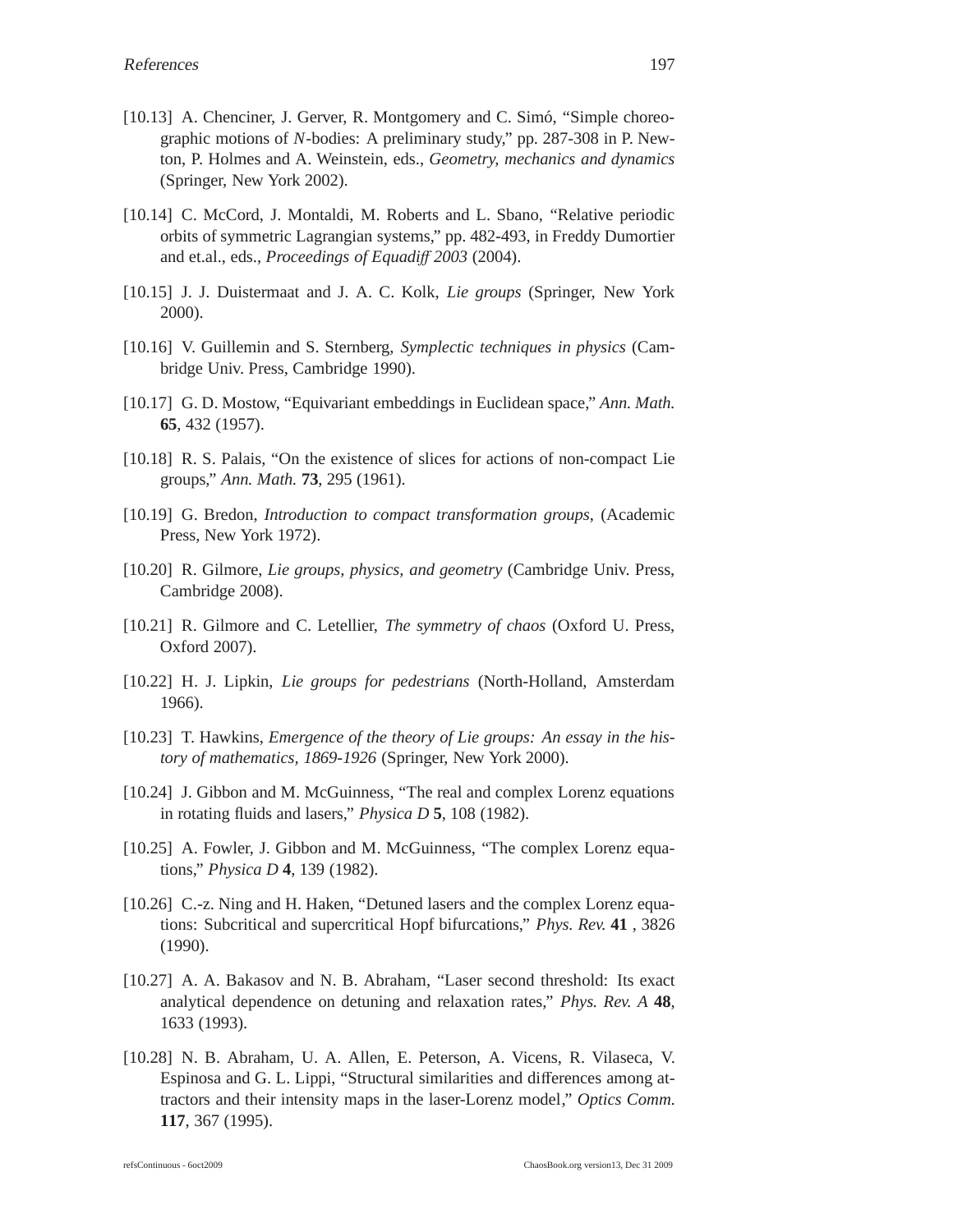- [10.29] E. Siminos, *Recurrent spatio-temporal structures in presence of continuous symmetries,* Ph.D. thesis (Georgia Inst. of Tech. 2009); ChaosBook.org/projects/theses.html.
- [10.30] E. Siminos and P. Cvitanović, "Continuous symmetry reduction and return maps for high dimensional flows," *Physica D*, (2010).
- [10.31] R. Wilczak, *Reducing the state-space of the complex Lorenz flow*, NSF REU summer 2009 project, U. of Chicago (2009); ChaosBook.org/projects/Wilczak/blog.pdf.
- [10.32] V.I. Arnol'd, *Ordinary di*ff*erential equations* (Springer-Verlag, New York 1992).
- [10.33] É. Cartan, "La méthode du repère mobile, la théorie des groupes continus, et les espaces généralisés," *Exposés de Géométrie* 5 (1935).
- [10.34] D. V. Anosov and V. I. Arnol'd, *Dynamical systems I: Ordinary Di*ff*erential Equations and Smooth Dynamical Systems* (Springer, 1988).
- [10.35] C. W. Rowley and J. E. Marsden, "Reconstruction equations and the Karhunen-Loéve expansion for systems with symmetry," *Physica D* 142, 1 (2000).
- [10.36] J. E. Marsden and T. S. Ratiu, *Introduction to mechanics and symmetry* (Springer, New York, 1994).
- [10.37] C. W. Rowley, I. G. Kevrekidis, J. E. Marsden and K. Lust, "Reduction and reconstruction for self-similar dynamical systems," *Nonlinearity* **16**, 1257 (2003).
- [10.38] K. Gatermann, *Computer algebra methods for equivariant dynamical systems* (Springer-Verlag, New York 2000).
- [10.39] P. Chossat and R. Lauterbach, *Methods in equivariant bifurcations and dynamical systems* (World Scientific, Singapore 2000).
- [10.40] M. Fels and P. J. Olver, "Moving coframes: I. a practical algorithm," *Acta Appl. Math.* **51**, 161 (1998).
- [10.41] M. Fels and P. J. Olver, "Moving coframes: II. regularization and theoretical foundations," *Acta Appl. Math.* **55**, 127 (1999).
- [10.42] M. Golubitsky and I. Stewart, *The symmetry perspective* (Birkhäuser, Boston 2002).
- [10.43] M. Golubitsky, I. Stewart and D. G. Schaeffer, *Singularities and groups in bifurcation theory, vol. II* (Springer-Verlag, New York 1988).
- [10.44] R. Hoyle, *Pattern formation: An introduction to methods* (Cambridge Univ. Press, Cambridge 2006).
- [10.45] P. J. Olver, *Classical invariant theory* (Cambridge Univ. Press, Cambridge 1999).